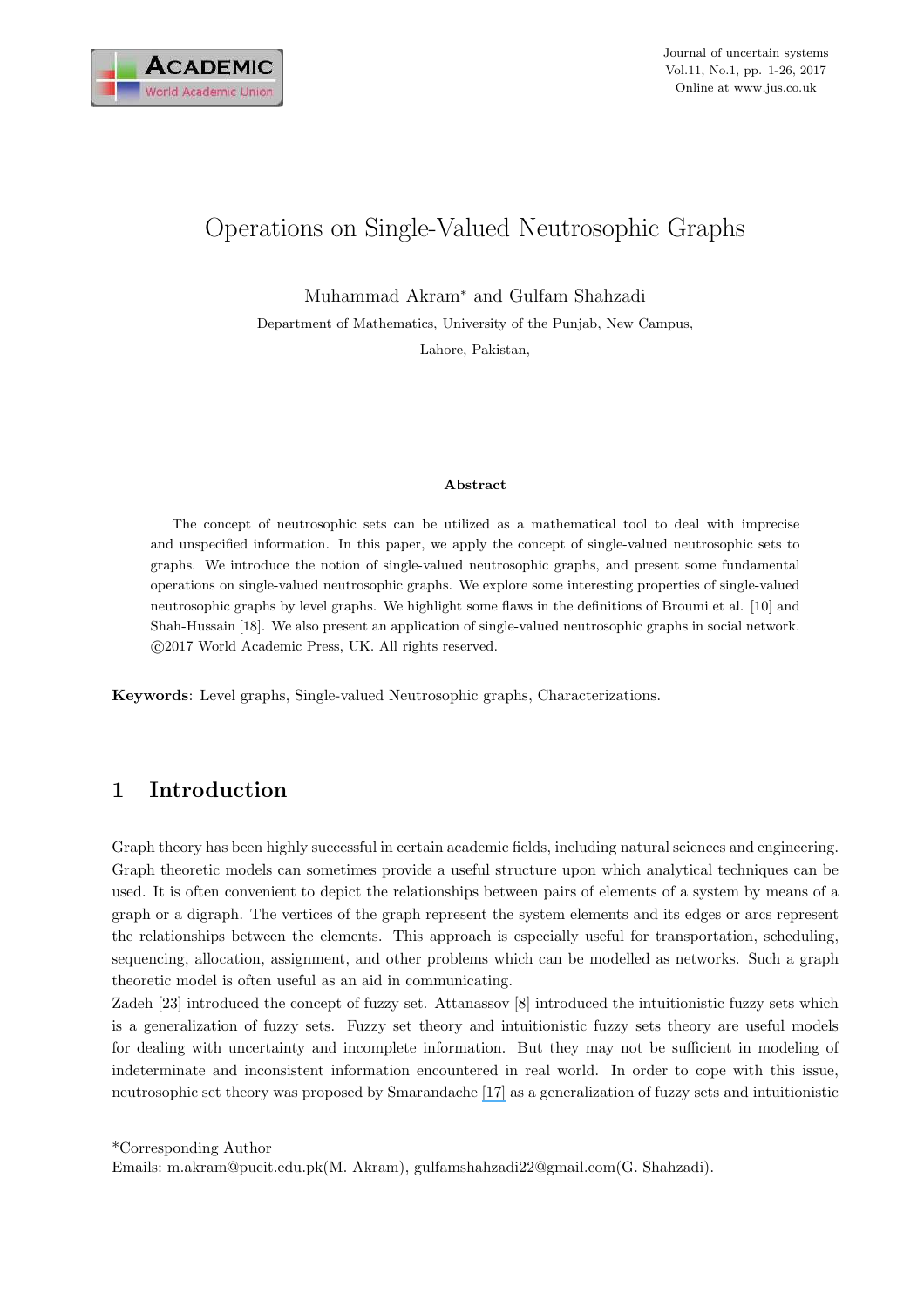fuzzy sets. However, since neutrosophic sets are identified by three functions called truth-membership  $(T)$ , indeterminacy-membership  $(I)$  and falsity-membership  $(F)$  whose values are real standard or non-standard subset of unit interval  $]0^-, 1^+[$ . There are some difficulties in modeling of some problems in engineering and sciences. To overcome these difficulties, in 2010, concept of single-valued neutrosophic sets and its operations defined by Wang et al. [\[20\]](https://www.researchgate.net/publication/262047656_Single_valued_neutrosophic_sets?el=1_x_8&enrichId=rgreq-c15ba1f73910ed1953694f8b6745d424-XXX&enrichSource=Y292ZXJQYWdlOzMxMTQyNjYzNDtBUzo0Mzg0MzE1MDg2MzU2NTBAMTQ4MTU0MTYyNTg2NQ==) as a generalization of intuitionistic fuzzy sets. Yang *et al* [\[21\]](https://www.researchgate.net/publication/293799977_On_single_valued_neutrosophic_relations?el=1_x_8&enrichId=rgreq-c15ba1f73910ed1953694f8b6745d424-XXX&enrichSource=Y292ZXJQYWdlOzMxMTQyNjYzNDtBUzo0Mzg0MzE1MDg2MzU2NTBAMTQ4MTU0MTYyNTg2NQ==) introduced concept of single-valued neutrosophic relation based on single-valued neutrosophic set.

Rosenfeld [\[15\]](https://www.researchgate.net/publication/285264036_Fuzzy_Graphs_Fuzzy_Sets_and_their_Applications?el=1_x_8&enrichId=rgreq-c15ba1f73910ed1953694f8b6745d424-XXX&enrichSource=Y292ZXJQYWdlOzMxMTQyNjYzNDtBUzo0Mzg0MzE1MDg2MzU2NTBAMTQ4MTU0MTYyNTg2NQ==) introduced a new concept known as fuzzy graphs. Later on, Bhattacharya [\[9\]](https://www.researchgate.net/publication/242794179_Some_remarks_on_fuzzy_graphs?el=1_x_8&enrichId=rgreq-c15ba1f73910ed1953694f8b6745d424-XXX&enrichSource=Y292ZXJQYWdlOzMxMTQyNjYzNDtBUzo0Mzg0MzE1MDg2MzU2NTBAMTQ4MTU0MTYyNTg2NQ==) worked on fuzzy graphs. Mordeson and Nair [\[13\]](https://www.researchgate.net/publication/220314865_Operations_on_Fuzzy_Graphs?el=1_x_8&enrichId=rgreq-c15ba1f73910ed1953694f8b6745d424-XXX&enrichSource=Y292ZXJQYWdlOzMxMTQyNjYzNDtBUzo0Mzg0MzE1MDg2MzU2NTBAMTQ4MTU0MTYyNTg2NQ==) discussed some operations on fuzzy graphs. The complement of a fuzzy graph was defined by Mordeson and Nair [\[13\]](https://www.researchgate.net/publication/220314865_Operations_on_Fuzzy_Graphs?el=1_x_8&enrichId=rgreq-c15ba1f73910ed1953694f8b6745d424-XXX&enrichSource=Y292ZXJQYWdlOzMxMTQyNjYzNDtBUzo0Mzg0MzE1MDg2MzU2NTBAMTQ4MTU0MTYyNTg2NQ==) and further studied by Sunita and Vijayakumar [\[16\]](https://www.researchgate.net/publication/264994797_Complement_of_a_fuzzy_graph?el=1_x_8&enrichId=rgreq-c15ba1f73910ed1953694f8b6745d424-XXX&enrichSource=Y292ZXJQYWdlOzMxMTQyNjYzNDtBUzo0Mzg0MzE1MDg2MzU2NTBAMTQ4MTU0MTYyNTg2NQ==). Parvathi et al. defined operations on intuitionistic fuzzy graph in [\[14\]](https://www.researchgate.net/publication/224599301_Operations_on_Intuitionistic_Fuzzy_Graphs?el=1_x_8&enrichId=rgreq-c15ba1f73910ed1953694f8b6745d424-XXX&enrichSource=Y292ZXJQYWdlOzMxMTQyNjYzNDtBUzo0Mzg0MzE1MDg2MzU2NTBAMTQ4MTU0MTYyNTg2NQ==). Dudek and Talebi [12] described operations on level graphs of bipolar fuzzy graphs. Akram et al. [[1-](https://www.researchgate.net/publication/286903464_Operations_on_Soft_Graphs?el=1_x_8&enrichId=rgreq-c15ba1f73910ed1953694f8b6745d424-XXX&enrichSource=Y292ZXJQYWdlOzMxMTQyNjYzNDtBUzo0Mzg0MzE1MDg2MzU2NTBAMTQ4MTU0MTYyNTg2NQ==)[4\]](https://www.researchgate.net/publication/310124396_Certain_Characterization_of_m-Polar_Fuzzy_Graphs_by_Level_Graphs?el=1_x_8&enrichId=rgreq-c15ba1f73910ed1953694f8b6745d424-XXX&enrichSource=Y292ZXJQYWdlOzMxMTQyNjYzNDtBUzo0Mzg0MzE1MDg2MzU2NTBAMTQ4MTU0MTYyNTg2NQ==) introduced many new concepts, including bipolar fuzzy graphs, interval-valued fuzzy graphs, operations on fuzzy soft graphs and characterization of m-polar fuzzy graphs by level graphs. Yang et al. [\[21\]](https://www.researchgate.net/publication/293799977_On_single_valued_neutrosophic_relations?el=1_x_8&enrichId=rgreq-c15ba1f73910ed1953694f8b6745d424-XXX&enrichSource=Y292ZXJQYWdlOzMxMTQyNjYzNDtBUzo0Mzg0MzE1MDg2MzU2NTBAMTQ4MTU0MTYyNTg2NQ==) introduced the concept of single-valued neutrosophic relations. Dhavaseelan et al. [11] defined strong neutrosophic graphs. Broumi et al. [\[10\]](https://www.researchgate.net/publication/293882298_SINGLE_VALUED_NEUTROSOPHIC_GRAPHS?el=1_x_8&enrichId=rgreq-c15ba1f73910ed1953694f8b6745d424-XXX&enrichSource=Y292ZXJQYWdlOzMxMTQyNjYzNDtBUzo0Mzg0MzE1MDg2MzU2NTBAMTQ4MTU0MTYyNTg2NQ==) proposed singlevalued neutrosophic graphs. Akram and Shahzadi [\[5\]](https://www.researchgate.net/publication/305920288_Neutrosophic_soft_graphs_with_application?el=1_x_8&enrichId=rgreq-c15ba1f73910ed1953694f8b6745d424-XXX&enrichSource=Y292ZXJQYWdlOzMxMTQyNjYzNDtBUzo0Mzg0MzE1MDg2MzU2NTBAMTQ4MTU0MTYyNTg2NQ==) introduced the notions of neutrosophic graphs and neutrosophic soft graphs. They also presented application of neutrosophic soft graphs. On the other hand, Akram et al. [\[7\]](https://www.researchgate.net/publication/311426634_Operations_on_single-valued_neutrosophic_graphs?el=1_x_8&enrichId=rgreq-c15ba1f73910ed1953694f8b6745d424-XXX&enrichSource=Y292ZXJQYWdlOzMxMTQyNjYzNDtBUzo0Mzg0MzE1MDg2MzU2NTBAMTQ4MTU0MTYyNTg2NQ==) introduced the notion of single-valued neutrosophic hypergraphs. Ye [\[22\]](https://www.researchgate.net/publication/281305240_A_multicriteria_decision-making_method_using_aggregation_operators_for_simplified_neutrosophic_sets?el=1_x_8&enrichId=rgreq-c15ba1f73910ed1953694f8b6745d424-XXX&enrichSource=Y292ZXJQYWdlOzMxMTQyNjYzNDtBUzo0Mzg0MzE1MDg2MzU2NTBAMTQ4MTU0MTYyNTg2NQ==) introduced a multicriteria decision making method using aggregation operators. In this research article, we apply the concept of single-valued neutrosophic sets to graphs. We introduce the notion of single-valued neutrosophic graphs, and present its fundamental operations. We explore some interesting properties of single-valued neutrosophic graphs by level graphs. We highlight some flaws in the definitions of Broumi et al. [\[10\]](https://www.researchgate.net/publication/293882298_SINGLE_VALUED_NEUTROSOPHIC_GRAPHS?el=1_x_8&enrichId=rgreq-c15ba1f73910ed1953694f8b6745d424-XXX&enrichSource=Y292ZXJQYWdlOzMxMTQyNjYzNDtBUzo0Mzg0MzE1MDg2MzU2NTBAMTQ4MTU0MTYyNTg2NQ==) and Shah-Hussain [\[18\]](https://www.researchgate.net/publication/309179119_Neutrosophic_Soft_Graphs?el=1_x_8&enrichId=rgreq-c15ba1f73910ed1953694f8b6745d424-XXX&enrichSource=Y292ZXJQYWdlOzMxMTQyNjYzNDtBUzo0Mzg0MzE1MDg2MzU2NTBAMTQ4MTU0MTYyNTg2NQ==). We also present an application of single-valued neutrosophic graphs in social network. For other notations, terminologies and applications not mentioned in the paper, the readers are referred to [\[6,](https://www.researchgate.net/publication/310466355_Representation_of_Graphs_using_Intuitionistic_Neutrosophic_Soft_Sets?el=1_x_8&enrichId=rgreq-c15ba1f73910ed1953694f8b6745d424-XXX&enrichSource=Y292ZXJQYWdlOzMxMTQyNjYzNDtBUzo0Mzg0MzE1MDg2MzU2NTBAMTQ4MTU0MTYyNTg2NQ==) 19, [24](https://www.researchgate.net/publication/283558114_Fuzzy_parameterized_fuzzy_soft_sets_and_decision_making?el=1_x_8&enrichId=rgreq-c15ba1f73910ed1953694f8b6745d424-XXX&enrichSource=Y292ZXJQYWdlOzMxMTQyNjYzNDtBUzo0Mzg0MzE1MDg2MzU2NTBAMTQ4MTU0MTYyNTg2NQ==)[-25\]](https://www.researchgate.net/publication/283785545_Reviews_on_decision_making_methods_based_on_fuzzy_soft_sets_and_rough_soft_sets?el=1_x_8&enrichId=rgreq-c15ba1f73910ed1953694f8b6745d424-XXX&enrichSource=Y292ZXJQYWdlOzMxMTQyNjYzNDtBUzo0Mzg0MzE1MDg2MzU2NTBAMTQ4MTU0MTYyNTg2NQ==).

### 2 Operations on Single-Valued Neutrosophic Graphs

**Definition 2.1.** [\[17\]](https://www.researchgate.net/publication/308949256_A_UNIFYING_FIELD_IN_LOGICS_NEUTROSOPHIC_LOGIC_NEUTROSOPHY_NEUTROSOPHIC_SET_NEUTROSOPHIC_PROBABILITY_AND_STATISTICS?el=1_x_8&enrichId=rgreq-c15ba1f73910ed1953694f8b6745d424-XXX&enrichSource=Y292ZXJQYWdlOzMxMTQyNjYzNDtBUzo0Mzg0MzE1MDg2MzU2NTBAMTQ4MTU0MTYyNTg2NQ==) Let X be a space of points (objects). A neutrosophic set A in X is characterized by a truth-membership function  $T_A(x)$ , an indeterminacy-membership function  $I_A(x)$  and a falsity-membership function  $F_A(x)$ . The functions  $T_A(x)$ ,  $I_A(x)$ , and  $F_A(x)$  are real standard or non-standard subsets of  $]0^-, 1^+]$  . That is,  $T_A(x) : X \to ]0^-, 1^+]$ ,  $I_A(x) : X \to ]0^-, 1^+]$  and  $F_A(x) : X \to ]0^-, 1^+]$  and  $0^- \le T_A(x) + I_A(x) + F_A(x) \le 3^+.$ 

From philosophical point of view, the neutrosophic set takes the value from real standard or non-standard subsets of  $]0^-,1^+[$ . In real life applications in scientific and engineering problems, it is difficult to use neutrosophic set with value from real standard or non-standard subset of ]0<sup>−</sup>, 1 <sup>+</sup>[. To apply neutrosophic sets in real-life problems more conveniently, Wang et al. [\[20\]](https://www.researchgate.net/publication/262047656_Single_valued_neutrosophic_sets?el=1_x_8&enrichId=rgreq-c15ba1f73910ed1953694f8b6745d424-XXX&enrichSource=Y292ZXJQYWdlOzMxMTQyNjYzNDtBUzo0Mzg0MzE1MDg2MzU2NTBAMTQ4MTU0MTYyNTg2NQ==) defined single-valued neutrosophic sets which takes the value from the subset of [0, 1].

**Definition 2.2.** A *single-valued neutrosophic graph* is a pair  $G = (A, B)$ , where  $A: V \rightarrow [0, 1]$  is singlevalued neutrosophic set in V and  $B: V \times V \rightarrow [0,1]$  is single-valued neutrosophic relation on V such that

$$
T_B(xy) \le \min\{T_A(x), T_A(y)\},\
$$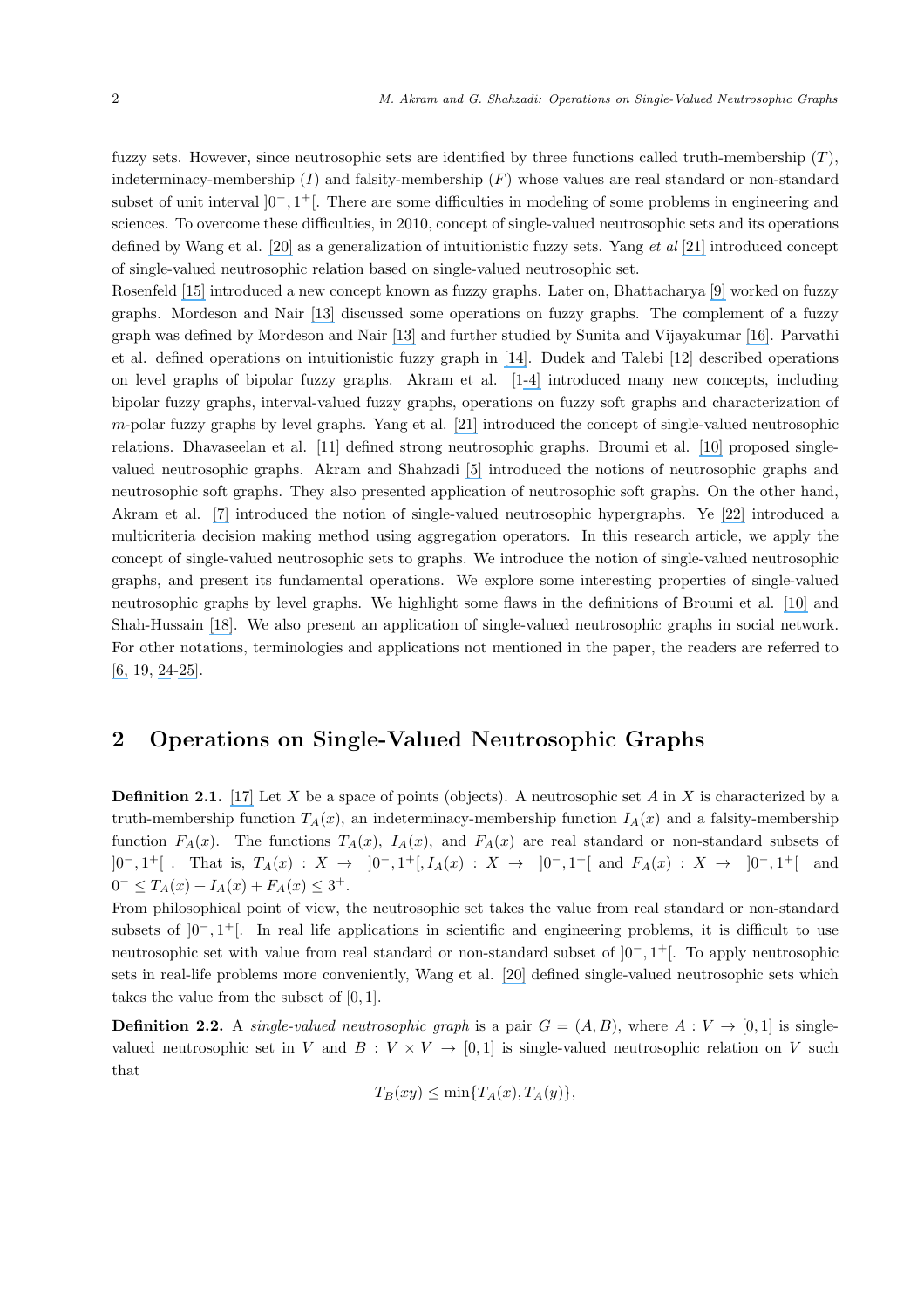$$
I_B(xy) \le \min\{I_A(x), I_A(y)\},
$$
  

$$
F_B(xy) \le \max\{F_A(x), F_A(y)\}
$$

for all  $x, y \in V$ . A is called single-valued neutrosophic vertex set of G and B is called single-valued neutrosophic edge set of  $G$ , respectively. We note that  $B$  is symmetric single-valued neutrosophic relation on A. If B is not symmetric single-valued neutrosophic relation on A, then G = (A, B) is called a *single-valued neutrosophic directed graph*.

Example 2.3. Consider a crisp graph  $G^* = (V, E)$  such that  $V = \{a, b, c, d, e, f\}$ ,  $E = \{ab, ac, bd, cd, be, cf, ef, bc\}$ . Let  $A$  and  $B$  be the single-valued neutrosophic sets of  $V$  and  $E$ , respectively, as shown in following Tables. By simple calculations, it is easy to see that  $G = (A, B)$  is a single-valued neutrosophic graph as shown in Fig. 2.1.

| A |                                                                                                 | $\mathbf{c}$                                            | $\mathbf d$ | e. |  | $B   ab   ac   bd   cd   be   cf   ef  $                                                                  |  |  |  | bc |
|---|-------------------------------------------------------------------------------------------------|---------------------------------------------------------|-------------|----|--|-----------------------------------------------------------------------------------------------------------|--|--|--|----|
|   | $T$   0.2   0.3   0.4   0.3   0.5   0.4     $T$   0.2   0.1   0.2   0.3   0.2   0.1   0.4   0.2 |                                                         |             |    |  |                                                                                                           |  |  |  |    |
|   | $\vert 0.5 \vert 0.4 \vert 0.5 \vert 0.6 \vert 0.5 \vert 0.6 \vert$                             |                                                         |             |    |  | $\vert$ I $\vert$ 0.4 $\vert$ 0.4 $\vert$ 0.2 $\vert$ 0.2 $\vert$ 0.3 $\vert$ 0.4 $\vert$ 0.4 $\vert$ 0.3 |  |  |  |    |
|   |                                                                                                 | $0.7 \mid 0.6 \mid 0.4 \mid 0.8 \mid 0.6 \mid 0.6 \mid$ |             |    |  | $F   0.7   0.5   0.6   0.7   0.5   0.5   0.5   0.6$                                                       |  |  |  |    |



Figure 2.1: Single-valued neutrosophic graph

**Definition 2.4.** A single-valued neutrosophic graph  $G = (A, B)$  is called *complete* if the following conditions are satisfied:

$$
T_B(xy) = \min\{T_A(x), T_A(y)\},
$$
  
\n
$$
I_B(xy) = \min\{I_A(x), I_A(y)\},
$$
  
\n
$$
F_B(xy) = \max\{F_A(x), F_A(y)\}
$$

for all  $x, y \in V$ .

**Example 2.5.** Consider a single-valued neutrosophic  $G = (A, B)$  on the nonempty set  $V = \{a, b, c, d, \}$  as shown in Fig. 2.2. By direct calculations, it is easy to see that  $G$  is a complete.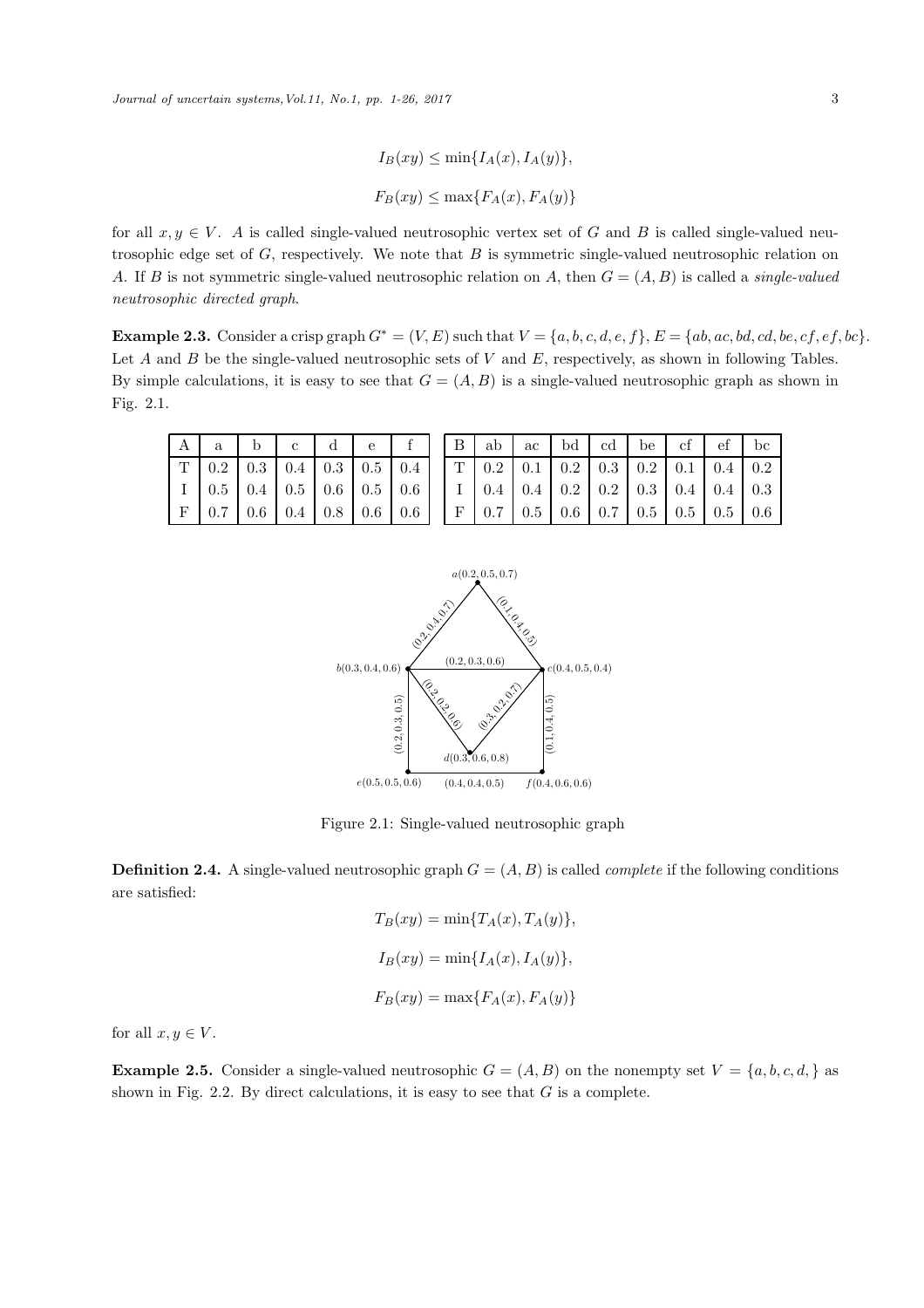

Figure 2.2: Complete single-valued neutrosophic graph

**Definition 2.6.** Let  $A = \{ \langle x, T_A(x), I_A(x), F_A(x) \rangle, x \in V \}$  be a single-valued neutrosophic set of the set V. For  $\alpha \in [0,1]$ , the  $\alpha$ -cut of A is the crisp set  $A_{\alpha}$  defined by

 $A_{\alpha} = \{x \in V : \text{either } (T_A(x), I_A(x) \geq \alpha) \text{ or } F_A(x) \leq 1 - \alpha\}.$ 

Let  $B = \{ \langle xy, T_B(xy), I_B(xy), F_B(xy) \rangle \}$  be a neutrosophic set on  $E \subseteq V \times V$ . For  $\alpha \in [0, 1]$ , the  $\alpha$ -cut is the crisp set  $B_{\alpha}$  defined by

 $B_{\alpha} = \{xy \in E : \text{either } (T_B(xy), I_B(xy) \ge \alpha) \text{ or } F_B(xy) \le 1 - \alpha \}.$ 

**Example 2.7.** Consider a single-valued neutrosophic graph  $G = (A, B)$  on non-empty set  $V = \{a, b, c, d, e\}$ as shown in Figure 2.3.



Figure 2.3: Single-valued neutrosophic graph  $G = (A, B)$ 

Take  $\alpha = 0.4$ . We have  $A_{0.4} = \{b, c, d\}$ ,  $B_{0.4} = \{bc, cd, bd\}$ . Clearly, the 0.4-level graph  $G_{0.4} = (A_{0.4}, B_{0.4})$ is a subgraph of crisp graph  $G^* = (V, E)$ .

**Proposition 2.8.** *The level graph*  $G_{\alpha} = (A_{\alpha}, B_{\alpha})$  *is a crisp graph.* 

**Theorem 2.9.**  $G = (A, B)$  *is a single-valued neutrosophic graph if and only if*  $G_{\alpha} = (A_{\alpha}, B_{\alpha})$  *is a crisp graph for each*  $\alpha \in [0, 1]$ *.* 

*Proof.* Let  $G = (A, B)$  be a single-valued neutrosophic graph. For each  $\alpha \in [0, 1]$ , take  $xy \in B_{\alpha}$ . Then  $\alpha \leq T_B(xy), \alpha \leq I_B(xy)$  or  $1 - \alpha \geq F_B(xy)$ . Since G is a single-valued neutrosophic graph, it follows that

$$
\alpha \le T_B(xy) \le \min\{T_A(x), T_A(y)\},\
$$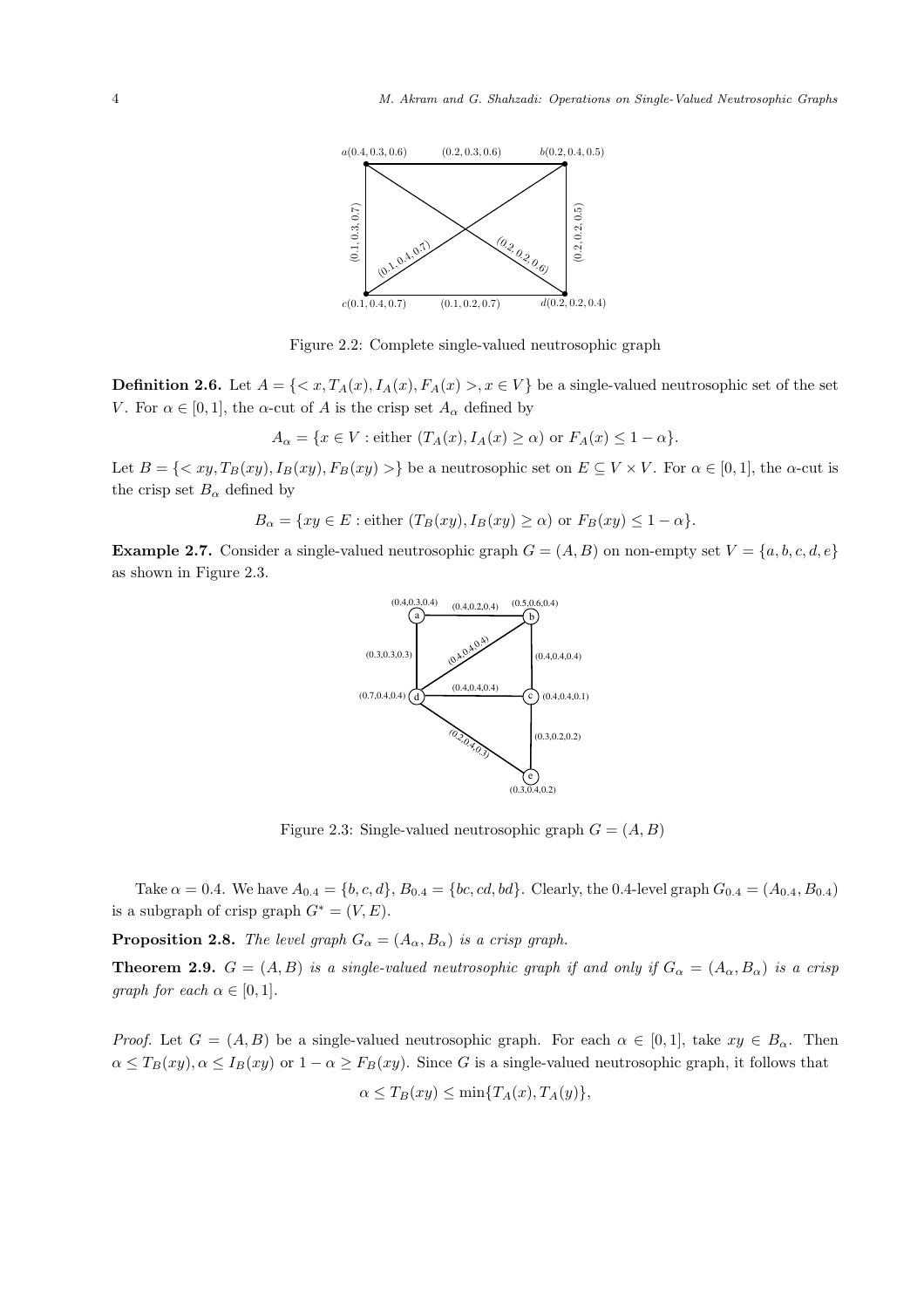$$
\alpha \le I_B(xy) \le \min\{I_A(x), I_A(y)\},
$$
  

$$
1 - \alpha \ge F_B(xy) \le \max\{F_A(x), F_A(y)\}.
$$

This shows that  $\alpha \leq T_A(x), \alpha \leq T_A(y), \alpha \leq I_A(x), \alpha \leq I_A(y)$  and  $1 - \alpha \geq F_A(x), 1 - \alpha \geq F_A(y)$ , that is,  $x, y \in A_{\alpha}$ . Therefore,  $G_{\alpha} = (A_{\alpha}, B_{\alpha})$  is a graph for each  $\alpha \in [0, 1]$ .

Conversely, let  $G_{\alpha} = (A_{\alpha}, B_{\alpha})$  be a graph for each  $\alpha \in [0, 1]$ . For every  $xy \in V \times V$ , let  $T_B(xy) =$  $\alpha, I_B(xy) = \alpha$  and  $F_B(xy) \leq 1 - \alpha$ . Then  $xy \in B_\alpha$ . Since  $G_\alpha = (A_\alpha, B_\alpha)$  is a graph, we have  $x, y \in A_\alpha$ ;  $T_A(x) \ge \alpha, I_A(x) \ge \alpha$ , or  $F_A(x) \le 1 - \alpha$  and  $T_A(y) \ge \alpha, I_A(y) \ge \alpha$ , or  $F_A(y) \le 1 - \alpha$ ,  $\min\{T_A(x), T_A(y)\} \ge$  $\alpha$ , min $\{I_A(x), I_A(y)\}\geq \alpha$ , and max $\{F_A(x), F_A(y)\}\leq 1-\alpha$ . Thus

$$
T_B(xy) = \alpha \le \min\{T_A(x), T_A(y)\},
$$
  
\n
$$
I_B(xy) = \alpha \le \min\{I_A(x), I_A(y)\},
$$
  
\n
$$
F_B(xy) \le \max\{F_A(x), F_A(y)\} \le 1 - \alpha
$$

that is,  $G = (A, B)$  is a single-valued neutrosophic graph.

**Definition 2.10.** Let  $G_1 = (A_1, B_1)$  and  $G_2 = (A_2, B_2)$  be single-valued neutrosophic graphs of  $G_1^* =$  $(V_1, E_1)$  and  $G_2^* = (V_2, E_2)$ , respectively. The Cartesian product  $G_1 \times G_2$  is defined as a pair  $(A, B)$  such that

- (i)  $T_A(x_1, x_2) = \min(T_{A_1}(x_1), T_{A_2}(x_2)),$  $I_A(x_1, x_2) = \min(I_{A_1}(x_1), I_{A_2}(x_2)),$  $F_A(x_1, x_2) = \max(F_{A_1}(x_1), F_{A_2}(x_2))$  for all  $(x_1, x_2) \in V_1 \times V_2$ ,
- (ii)  $T_B((x, x_2)(x, y_2)) = \min(T_{A_1}(x), T_{B_2}(x_2y_2),$  $I_B((x,x_2)(x,y_2)) = \min(I_{A_1}(x), I_{B_2}(x_2y_2),$  $F_B((x, x_2)(x, y_2)) = \max(F_{A_1}(x), F_{B_2}(x_2y_2))$  for all  $x \in V_1$  and for all  $x_2y_2 \in E_2$ ,
- (iii)  $T_B((x_1, z)(y_1, z)) = \min(T_{B_1}(x_1y_1), T_{A_2}(z)),$  $I_B((x_1, z)(y_1, z)) = \min(I_{B_1}(x_1y_1), I_{A_2}(z)),$  $F_B((x_1, z)(y_1, z)) = \max(F_{B_1}(x_1y_1), F_{A_2}(z))$  for all  $z \in V_2$  and for all  $x_1y_1 \in E_1$ .

Proposition 2.11. *The Cartesian product of single-valued neutrosophic graphs is a single-valued neutrosophic graph.*

**Theorem 2.12.** Let  $G_1 = (A_1, B_1)$  and  $G_2 = (A_2, B_2)$  be single-valued neutrosophic graphs of  $G_1^* = (V_1, E_1)$  $and G_2^* = (V_2, E_2),$  respectively. Then  $G = (A, B)$  is the Cartesian product of  $G_1$  and  $G_2$  *if and only if for each*  $\alpha \in [0,1]$ *, the*  $\alpha$ *-level graph*  $G_{\alpha}$  *is the Cartesian product of*  $(G_1)_{\alpha}$  *and*  $(G_2)_{\alpha}$ *.* 

*Proof.* Let  $G = (A, B)$  be the Cartesian product of single-valued neutrosophic graphs  $G_1$  and  $G_2$ . For each  $\alpha \in [0,1]$ , if  $(x,y) \in A_{\alpha}$ ,

$$
\min(T_{A_1}(x), T_{A_2}(y)) = T_A(x, y) \ge \alpha
$$
  

$$
\min(I_{A_1}(x), I_{A_2}(y)) = I_A(x, y) \ge \alpha
$$
  

$$
\max(F_{A_1}(x), F_{A_2}(y)) = F_A(x, y) \le 1 - \alpha
$$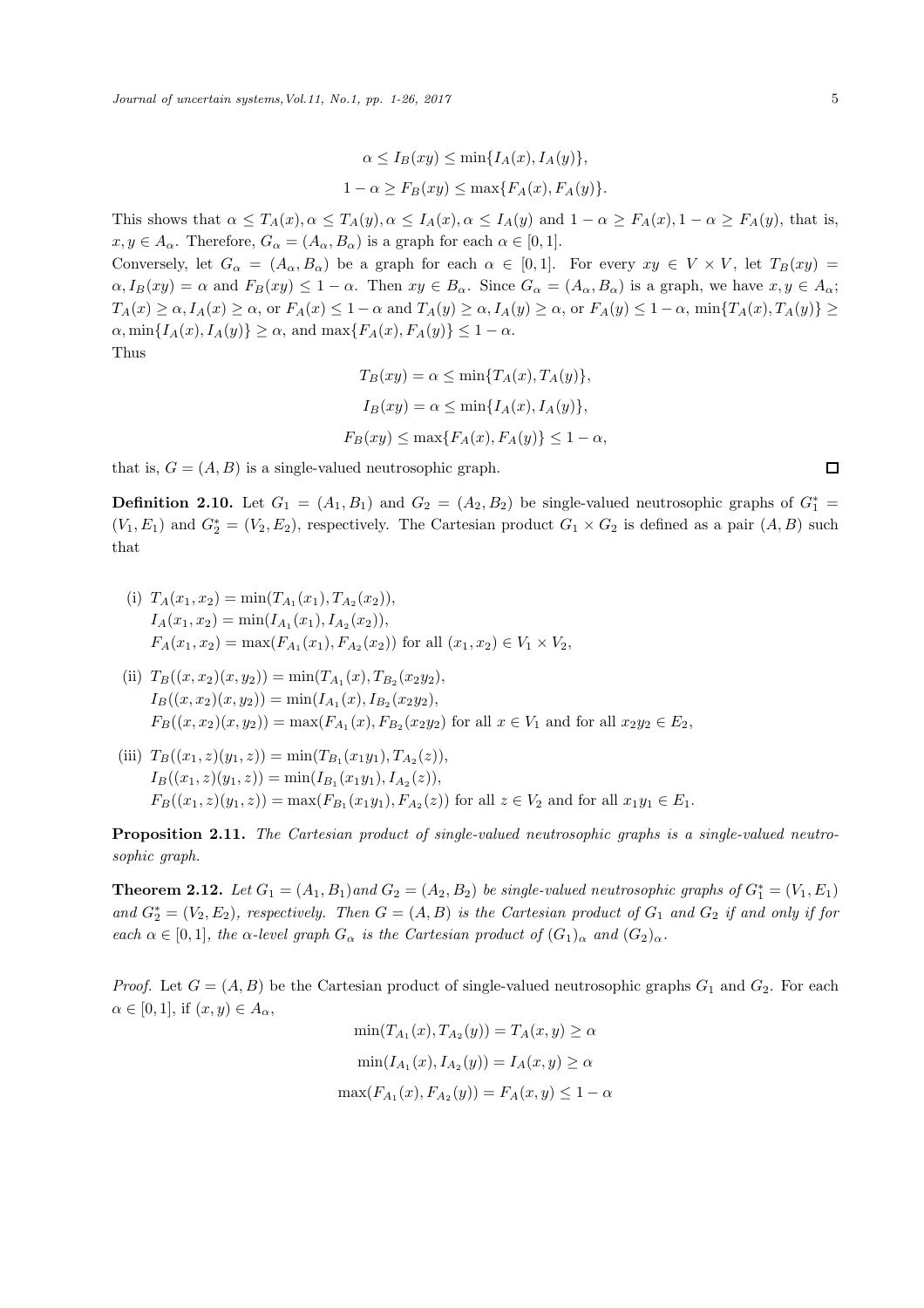so  $x \in (A_1)_\alpha$  and  $y \in (A_2)_\alpha$ , that is,  $(x, y) \in (A_1)_\alpha \times (A_2)_\alpha$ . Therefore,  $A_\alpha \subseteq (A_1)_\alpha \times (A_2)_\alpha$ . Let  $(x, y) \in$  $(A_1)\alpha\times(A_2)\alpha$ , then  $x\in(A_1)\alpha$  and  $y\in(A_2)\alpha$ . It follows that  $\min(T_{A_1}(x), T_{A_2}(y)) \ge \alpha$ ,  $\min(I_{A_1}(x), I_{A_2}(y)) \ge \alpha$  $\alpha$ , or max $(F_{A_1}(x), F_{A_2}(y)) \leq 1 - \alpha$ . Since  $(A, B)$  is the Cartesian product of  $G_1$  and  $G_2$ ,  $T_A(x, y) \geq$  $\alpha, I_A(x,y) \geq \alpha$ , or  $F_A(x,y) \leq 1-\alpha$ , that is,  $(x,y) \in A_\alpha$ . Therefore,  $(A_1)_\alpha \times (A_2)_\alpha \subseteq A_\alpha$  and so  $(A_1)_\alpha \times (A_2)_\alpha = A_\alpha$ . We now prove  $B_\alpha = E$ , where E is the edge set of the Cartesian product  $(G_1)_\alpha \times (G_2)_\alpha$ for each  $\alpha \in [0,1]$ . Let  $(x_1, x_2)(y_1, y_2) \in B_\alpha$ . Then,  $T_B((x_1, x_2)(y_1, y_2)) \ge \alpha$ ,  $I_B((x_1, x_2)(y_1, y_2)) \ge \alpha$ , or  $F_B((x_1, x_2)(y_1, y_2)) \leq 1 - \alpha$ . Since  $(A, B)$  is Cartesian product of  $G_1$  and  $G_2$ , one of the following cases hold:

- (i)  $x_1 = y_1$  and  $x_2y_2 \in E_2$ .
- (ii)  $x_2 = y_2$  and  $x_1y_1 \in E_1$ .

For the case (i), we have

$$
T_B((x_1, x_2)(y_1, y_2)) = \min(T_{A_1}(x_1), T_{B_2}(x_2y_2)) \ge \alpha,
$$
  
\n
$$
I_B((x_1, x_2)(y_1, y_2)) = \min(I_{A_1}(x_1), I_{B_2}(x_2y_2)) \ge \alpha,
$$
  
\n
$$
F_B((x_1, x_2)(y_1, y_2)) = \max(F_{A_1}(x_1), F_{B_2}(x_2y_2)) \le 1 - \alpha,
$$

 $\text{so } T_{A_1}(x_1) \geq \alpha, I_{A_1}(x_1) \geq \alpha \text{ or } F_{A_1}(x_1) \leq 1 - \alpha \text{ and } T_{B_2}(x_2y_2) \geq \alpha, I_{B_2}(x_2y_2) \geq \alpha \text{ or } F_{B_2}(x_2y_2) \leq 1 - \alpha.$ It follows that  $x_1 = y_1 \in (A_1)_{\alpha}, x_2y_2 \in (B_2)_{\alpha}$ , that is,  $(x_1, x_2)(y_1, y_2) \in E$ . Similarly, for the case (ii), we conclude that  $(x_1, x_2)(y_1, y_2) \in E$ . Therefore,  $B_\alpha \subseteq E$ . For  $(x, x_2)(x, y_2) \in E$ ,  $T_{A_1}(x) \ge \alpha$ ,  $I_{A_1}(x) \ge \alpha$  or  $F_{A_1}(x) \leq 1-\alpha$  and  $T_{B_2}(x_2y_2) \geq \alpha$ ,  $I_{B_2}(x_2y_2) \geq \alpha$  or  $F_{B_2}(x_2y_2) \leq 1-\alpha$ . Since  $(A, B)$  is the Cartesian product of  $G_1$  and  $G_2$ , we have

$$
T_B((x, x_2)(x, y_2)) = \min(T_{A_1}(x), T_{B_2}(x_2y_2)) \ge \alpha,
$$
  
\n
$$
I_B((x, x_2)(x, y_2)) = \min(I_{A_1}(x), I_{B_2}(x_2y_2)) \ge \alpha,
$$
  
\n
$$
F_B((x, x_2)(x, y_2)) = \max(F_{A_1}(x), F_{B_2}(x_2y_2)) \le 1 - \alpha.
$$

Therefore,  $(x, x_2)(x, y_2) \in B_\alpha$ . Similarly for every  $(x_1, z)(y_1, z) \in E$ , we have  $(x_1, z)(y_1, z) \in B_\alpha$ . Therefore,  $E \subseteq B_{\alpha}$  and so  $E = B_{\alpha}$ .

Conversely, suppose that  $G_{\alpha} = (A_{\alpha}, B_{\alpha})$  is the Cartesian product of  $(G_1)_{\alpha} = ((A_1)_{\alpha}, (B_1)_{\alpha})$  and  $(G_2)_{\alpha} =$  $((A_2)_{\alpha}, (B_2)_{\alpha})$  for each  $\alpha \in [0,1]$ . Let  $\min(T_{A_1}(x_1), T_{A_2}(x_2)) = \alpha, \min(I_{A_1}(x_1), I_{A_2}(x_2)) = \alpha$  or  $\max(F_{A_1}(x_1), F_{A_2}(x_2)) = 1 - \alpha$  for some  $(x_1, x_2) \in V_1 \times V_2$ . Then  $x_1 \in (A_1)_{\alpha}$  and  $x_2 \in (A_2)_{\alpha}$ . By hypothesis,  $(x_1, x_2) \in A_\alpha$ , hence

$$
T_A(x_1, x_2) \ge \alpha = \min(T_{A_1}(x_1), T_{A_2}(x_2)),
$$
  
\n
$$
I_A(x_1, x_2) \ge \alpha = \min(I_{A_1}(x_1), I_{A_2}(x_2)),
$$
  
\n
$$
F_A(x_1, x_2) \le 1 - \alpha = \max(F_{A_1}(x_1), F_{A_2}(x_2)).
$$

Take  $T_A(x_1, x_2) = \beta, I_A(x_1, x_2) = \beta$  or  $F_A(x_1, x_2) = 1 - \beta$ , then  $(x_1, x_2) \in A_\beta$ . Since  $(A_\beta, B_\beta)$  is the Cartesian product of  $((A_1)_{\beta}, (B_1)_{\beta})$  and  $((A_2)_{\beta}, (B_2)_{\beta})$ , then  $x_1 \in (A_1)_{\beta}$  and  $x_2 \in (A_2)_{\beta}$ . Hence  $T_{A_1}(x_1) \ge$  $\beta, I_{A_1}(x_1) \geq \beta$  or  $F_{A_1}(x_1) \leq 1 - \beta$  and  $T_{A_2}(x_2) \geq \beta, I_{A_2}(x_2) \geq \beta$  or  $F_{A_2}(x_2) \leq 1 - \beta$ . It follows that

$$
\min(T_{A_1}(x_1), T_{A_2}(x_2)) \ge T_A(x_1, x_2),
$$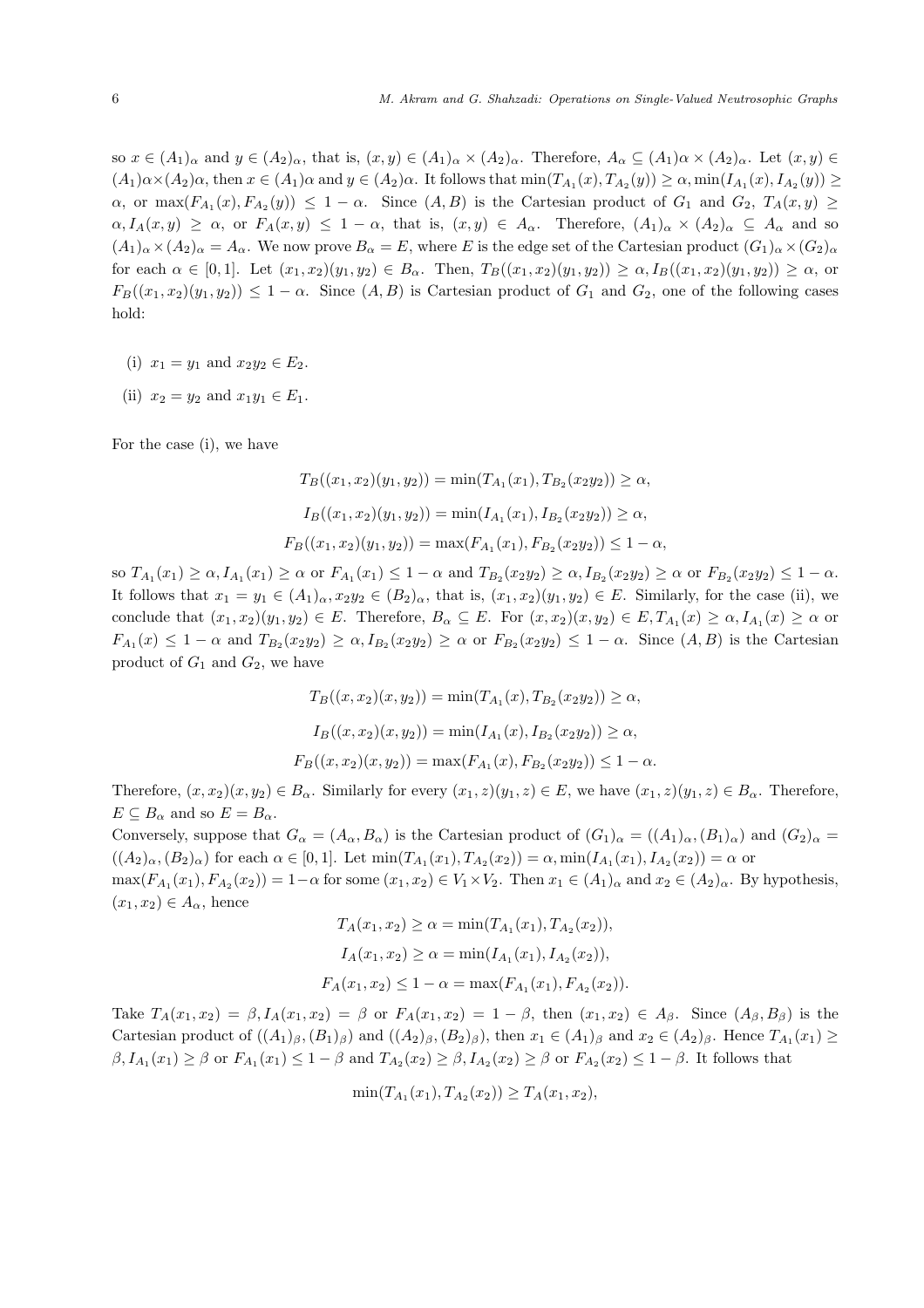$$
\min(I_{A_1}(x_1), I_{A_2}(x_2)) \ge I_A(x_1, x_2),
$$
  

$$
\max(F_{A_1}(x_1), F_{A_2}(x_2)) \ge F_A(x_1, x_2).
$$

Therefore,

$$
T_A(x_1, x_2) = \min(T_{A_1}(x_1), T_{A_2}(x_2)),
$$
  
\n
$$
I_A(x_1, x_2) = \min(I_{A_1}(x_1), I_{A_2}(x_2)),
$$
  
\n
$$
F_A(x_1, x_2) = \max(F_{A_1}(x_1), F_{A_2}(x_2)).
$$

for all  $(x_1, x_2) \in V_1 \times V_2$ . Similarly, for every  $x \in V_1$  and every  $x_2y_2 \in E_2$ , let

$$
\min(T_{A_1}(x), T_{B_2}(x_2y_2)) = \alpha,
$$
  
\n
$$
\min(I_{A_1}(x), I_{B_2}(x_2y_2)) = \alpha,
$$
  
\n
$$
\max(F_{A_1}(x), F_{B_2}(x_2y_2)) = 1 - \alpha,
$$

and

$$
T_B((x, x_2)(x, y_2)) = \beta,
$$
  
\n
$$
I_B((x, x_2)(x, y_2)) = \beta,
$$
  
\n
$$
F_B((x, x_2)(x, y_2)) = 1 - \beta.
$$

Then we have  $T_{A_1}(x) \ge \alpha$ ,  $I_{A_1}(x) \ge \alpha$  or  $F_{A_1}(x) \le 1-\alpha$  and  $T_{B_2}(x_2y_2) \ge \alpha$ ,  $I_{B_2}(x_2y_2) \ge \alpha$  or  $F_{B_2}(x_2y_2) \le \alpha$  $1 - \alpha$ , that is,  $x \in (A_1)_{\alpha}, x_2y_2 \in (B_2)_{\alpha}$  where  $\alpha \in [0,1]$  and  $(x,x_2)(x,y_2) \in B_{\beta}$  where  $\beta \in [0,1]$ . Since  $(A_{\alpha}, B_{\alpha})$  (resp.  $(A_{\beta}, B_{\beta})$ ) is the Cartesian product of  $((A_1)_{\alpha}, (B_1)_{\alpha})$  and  $((A_2)_{\alpha}, (B_2)_{\alpha})$  (resp.  $((A_1)_{\beta}, (B_1)_{\beta})$  and  $((A_2)_{\beta}, (B_2)_{\beta})$  we have  $(x, x_2)(x, y_2) \in B_{\alpha}, x \in (A_1)_{\beta}$  and  $x_2y_2 \in (B_2)_{\beta}$ , which implies  $T_{A_1}(x) \ge \beta$ ,  $I_{A_1}(x) \ge \beta$  or  $F_{A_1}(x) \le 1 - \beta$  and  $T_{B_2}(x_2y_2) \ge \beta$ ,  $I_{B_2}(x_2y_2) \ge \beta$  or  $F_{B_2}(x_2y_2) \le 1 - \beta$ . It follows that

$$
T_B((x, x_2)(x, y_2)) \ge \alpha = \min(T_{A_1}(x), T_{B_2}(x_2y_2),
$$
  
\n
$$
I_B((x, x_2)(x, y_2)) \ge \alpha = \min(I_{A_1}(x), I_{B_2}(x_2y_2)),
$$
  
\n
$$
F_B((x, x_2)(x, y_2)) \le 1 - \alpha = \max(F_{A_1}(x), F_{B_2}(x_2y_2)),
$$

and

$$
\min(T_{A_1}(x), T_{B_2}(x_2y_2)) \ge \beta = T_B((x, x_2)(x, y_2)),
$$
  
\n
$$
\min(I_{A_1}(x), I_{B_2}(x_2y_2)) \ge \beta = I_B((x, x_2)(x, y_2)),
$$
  
\n
$$
\max(F_{A_1}(x), F_{B_2}(x_2y_2)) \le 1 - \beta = F_B((x, x_2)(x, y_2)).
$$

Therefore,

$$
T_B((x, x_2)(x, y_2)) = \min(T_{A_1}(x), T_{B_2}(x_2y_2)),
$$
  
\n
$$
I_B((x, x_2)(x, y_2)) = \min(I_{A_1}(x), I_{B_2}(x_2y_2)),
$$
  
\n
$$
F_B((x, x_2)(x, y_2)) = \max(F_{A_1}(x), F_{B_2}(x_2y_2)).
$$

for all  $x \in V_1$  and  $x_2y_2 \in E_2$ . Similarly, we can show that

$$
T_B((x_1, z)(x_2, z)) = \min(T_{B_1}(x_1y_1), T_{A_2}(z)),
$$
  
\n
$$
I_B((x_1, z)(x_2, z)) = \min(I_{B_1}(x_1y_1), I_{A_2}(z)),
$$
  
\n
$$
F_B((x_1, z)(x_2, z)) = \max(F_{B_1}(x_1y_1), F_{A_2}(z)).
$$

for all  $z \in V_2$  and  $x_1y_1 \in E_1$ . This ends the proof.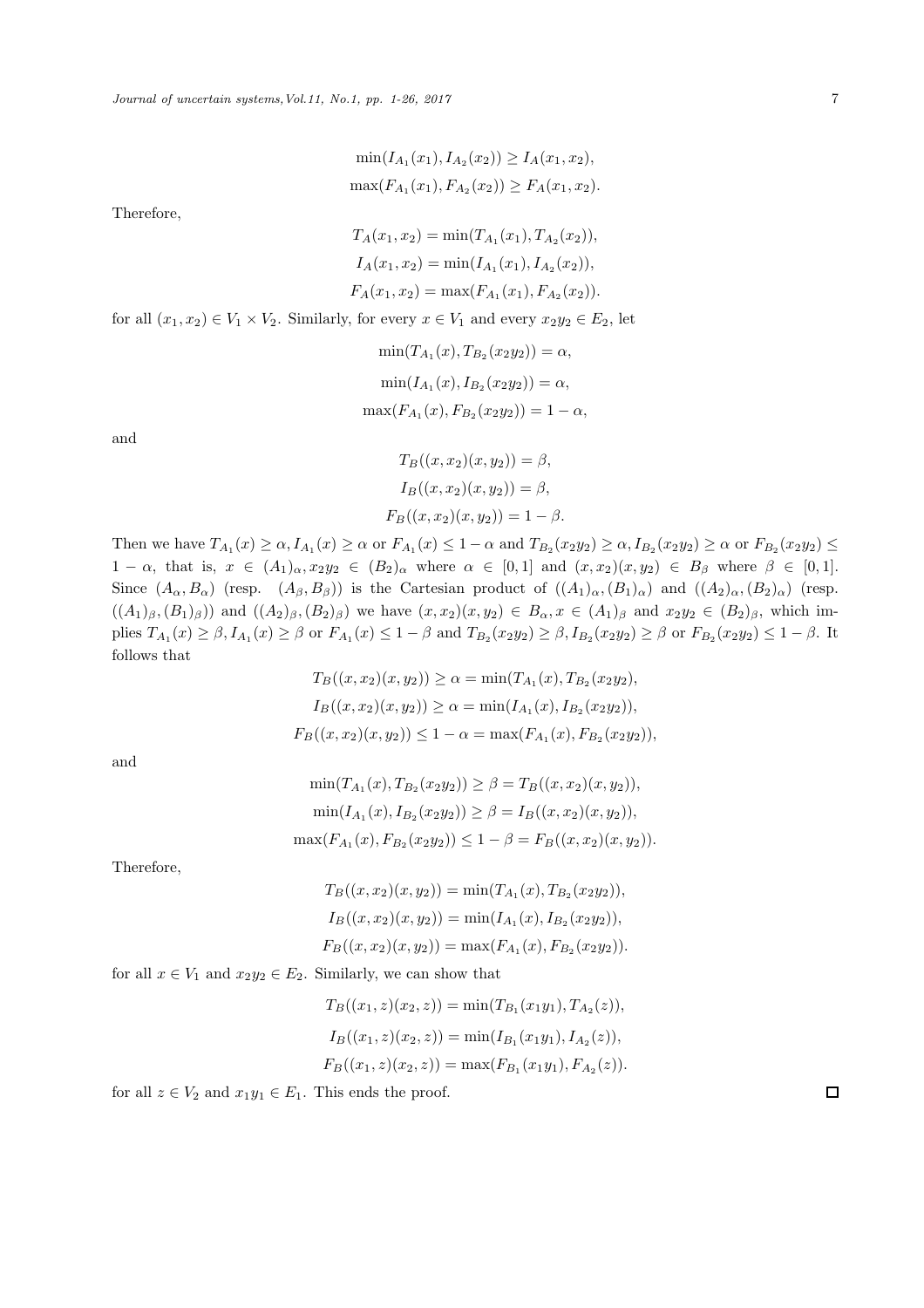**Definition 2.13.** Let  $G_1 = (A_1, B_1)$  and  $G_2 = (A_2, B_2)$  be single-valued neutrosophic graphs of  $G_1^* =$  $(V_1, E_1)$  and  $G_2^*(V_2, E_2)$ , respectively. The composition  $G_1[G_2]$  is defined as a pair  $(A, B)$  such that

- (i)  $T_A(x_1, x_2) = \min(T_{A_1}(x_1), T_{A_2}(x_2)),$  $I_A(x_1, x_2) = \min(I_{A_1}(x_1), I_{A_2}(x_2)),$  $F_A(x_1, x_2) = \max(F_{A_1}(x_1), F_{A_2}(x_2))$  for all  $(x_1, x_2) \in V_1 \times V_2$ ,
- (ii)  $T_B((x, x_2)(x, y_2)) = \min(T_{A_1}(x), T_{B_2}(x_2y_2)),$  $I_B((x,x_2)(x,y_2)) = \min(I_{A_1}(x), I_{B_2}(x_2y_2)),$  $T_B((x, x_2)(x, y_2)) = \max(F_{A_1}(x), F_{B_2}(x_2y_2))$  for all  $x \in V_1$  and for all  $x_2y_2 \in E_2$ ,
- (iii)  $T_B((x_1, z)(y_1, z)) = \min(T_{B_1}(x_1y_1), T_{A_2}(z)),$  $I_B((x_1, z)(y_1, z)) = \min(I_{B_1}(x_1y_1), I_{A_2}(z)),$  $F_B((x_1, z)(y_1, z)) = \max(F_{B_1}(x_1y_1), F_{A_2}(z))$  for all  $z \in V_2$  and for all  $x_1y_1 \in E_1$ ,
- (iv)  $T_B((x_1, x_2)(y_1, y_2)) = \min(T_{B_1}(x_1y_1), T_{A_2}(x_2), T_{A_2}(y_2)),$  $I_B((x_1,x_2)(y_1,y_2)) = \min(I_{B_1}(x_1y_1), I_{A_2}(x_2), I_{A_2}(y_2)),$  $F_B((x_1, x_2)(y_1, y_2)) = \max(F_{B_1}(x_1y_1), F_{A_2}(x_2), F_{A_2}(y_2))$  for all  $x_2, y_2 \in V_2$ , where  $x_2 \neq y_2$  and for all  $x_1y_1 \in E_1$ .

Proposition 2.14. *The composition of single-valued neutrosophic graphs is a single-valued neutrosophic graph.*

**Theorem 2.15.** Let  $G_1 = (A_1, B_1)$  and  $G_2 = (A_2, B_2)$  be single-valued neutrosophic graphs of  $G_1^* = (V_1, E_1)$  $and G_2^* = (V_2, E_2)$ , respectively. Then  $G = (A, B)$  is the composition of  $G_1$  and  $G_2$  *if and only if for each*  $\alpha \in [0,1]$ *, the*  $\alpha$ -level graph  $G_{\alpha}$  *is the composition of*  $(G_1)_{\alpha}$  *and*  $(G_2)_{\alpha}$ *.* 

*Proof.* Let  $G = (A, B)$  be the composition of single-valued neutrosophic graphs  $G_1$  and  $G_2$ . By the definition of  $G_1[G_2]$  and in the same way as in the proof of Theorem 2.12, we have  $A_\alpha = (A_1)_\alpha \times (A_2)_\alpha$ . We prove  $B_{\alpha} = E$ , where E is the edge set of the composition  $(G_1)_{\alpha}$   $[(G_2)_{\alpha}]$  for each  $\alpha \in [0,1]$ . Let  $(x_1, x_2)(y_1, y_2) \in B_{\alpha}$ . Then  $T_B((x_1, x_2)(y_1, y_2)) \ge \alpha$ ,  $I_B((x_1, x_2)(y_1, y_2)) \ge \alpha$  or  $F_B((x_1, x_2)(y_1, y_2)) \le 1 - \alpha$ . Since  $G = (A, B)$  is the composition  $G_1[G_2]$ , one of the following cases hold:

- (i)  $x_1 = y_1$  and  $x_2y_2 \in E_2$ .
- (ii)  $x_2 = y_2$  and  $x_1y_1 \in E_1$ .
- (iii)  $x_2 \neq y_2$  and  $x_1y_1 \in E_1$ .

For the cases (i) and (ii), similarly as in the cases (i) and (ii) in the proof of Theorem 2.12, we obtain  $(x_1, x_2)(y_1, y_2) \in E$ . For the case (iii), we have

$$
T_B((x_1, x_2)(y_1, y_2)) = \min(T_{B_1}(x_1y_1), T_{A_2}(x_2), T_{A_2}(y_2)) \ge \alpha,
$$
  

$$
I_B((x_1, x_2)(y_1, y_2)) = \min(I_{B_1}(x_1y_1), I_{A_2}(x_2), I_{A_2}(y_2)) \ge \alpha,
$$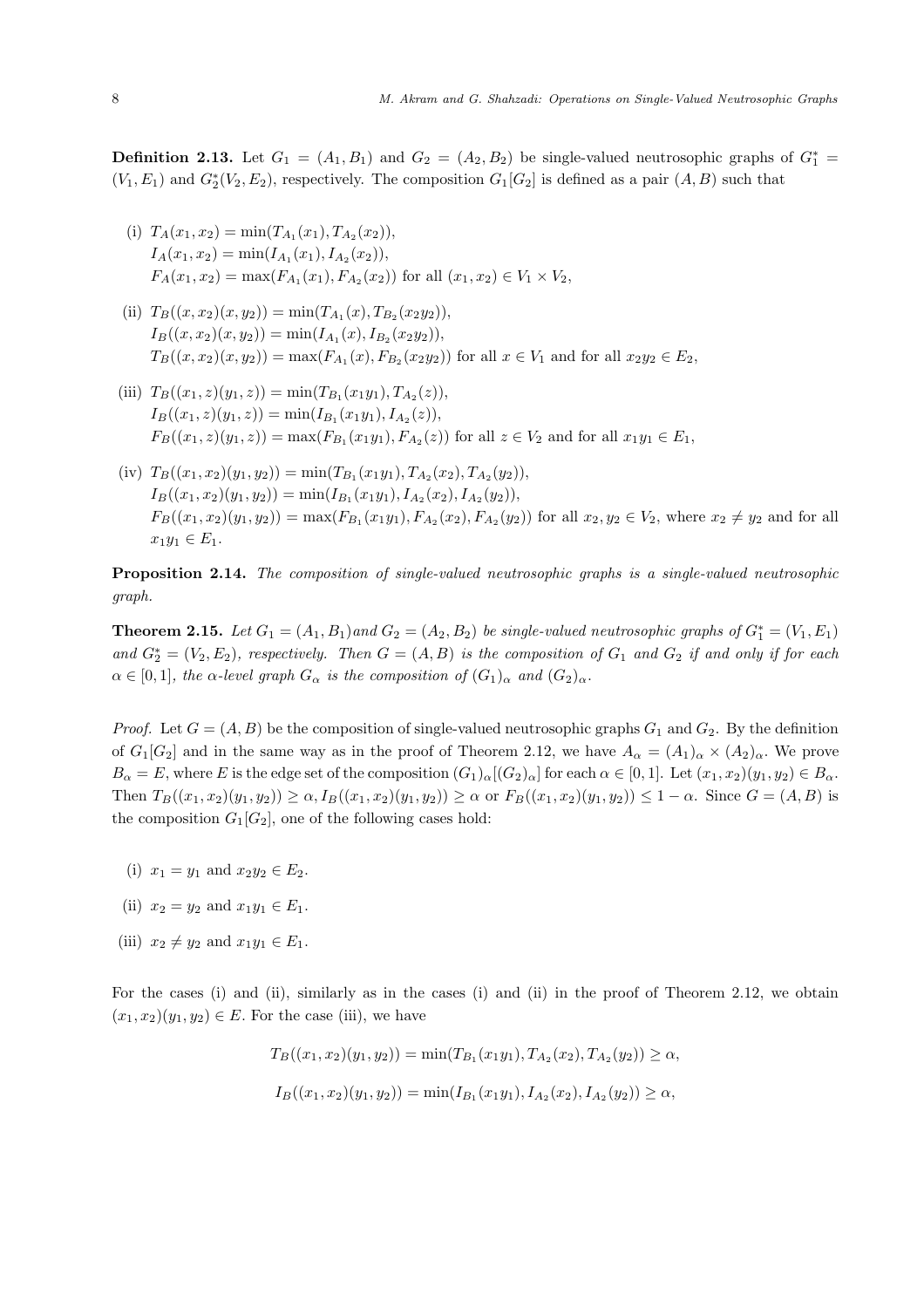*Journal of uncertain systems, Vol.11, No.1, pp. 1-26, 2017* 9

$$
F_B((x_1, x_2)(y_1, y_2)) = \max(F_{B_1}(x_1y_1), F_{A_2}(x_2), F_{A_2}(y_2)) \le 1 - \alpha.
$$

Thus,  $T_{B_1}(x_1y_1) \ge \alpha$ ,  $I_{B_1}(x_1y_1) \ge \alpha$  or  $T_{B_1}(x_1y_1) \le 1-\alpha$  and  $T_{A_2}(x_2) \ge \alpha$ ,  $I_{A_2}(x_2) \ge \alpha$  or  $F_{A_2}(x_2) \le 1-\alpha$ and  $T_{A_2}(y_2) \ge \alpha$ ,  $I_{A_2}(y_2) \ge \alpha$  or  $F_{A_2}(y_2) \le 1-\alpha$ . It follows that  $x_2, y_2 \in (A_2)_{\alpha}$  and  $x_1y_1 \in (B_1)_{\alpha}$ , that is,  $(x_1, x_2)(y_1, y_2) \in E$ . Therefore,  $B_\alpha \subseteq E$ . For every  $(x, x_2)(x, y_2) \in E$ ,  $T_{A_1}(x) \ge \alpha$ ,  $I_{A_1}(x) \ge \alpha$ or  $F_{A_1}(x) \leq 1 - \alpha$  and  $T_{B_2}(x_2y_2) \geq \alpha$ ,  $I_{B_2}(x_2y_2) \geq \alpha$  or  $F_{B_2}(x_2y_2) \leq 1 - \alpha$ . Since  $G = (A, B)$  is the composition  $G_1[G_2]$ , we have

$$
T_B((x, x_2)(x, y_2)) = \min(T_{A_1}(x), T_{B_2}(x_2y_2)) \ge \alpha,
$$
  
\n
$$
I_B((x, x_2)(x, y_2)) = \min(I_{A_1}(x), I_{B_2}(x_2y_2)) \ge \alpha,
$$
  
\n
$$
F_B((x, x_2)(x, y_2)) = \max(F_{A_1}(x), F_{B_2}(x_2y_2)) \le 1 - \alpha.
$$

Therefore,  $(x, x_2)(x, y_2) \in B_\alpha$ . Similarly, for every  $(x_1, z)(y_1, z) \in E$ , we have  $(x_1, z)(y_1, z) \in B_\alpha$ . For every  $(x_1, x_2)(y_1, y_2) \in E$  where  $x_2 \neq y_2, x_1 \neq y_1, T_{B_1}(x_1y_1) \geq \alpha, I_{B_1}(x_1y_1) \geq \alpha$  or  $F_{B_1}(x_1y_1) \leq 1 - \alpha$  and  $T_{A_2}(x_2) \ge \alpha, I_{A_2}(x_2) \ge \alpha$  or  $F_{A_2}(x_2) \le 1 - \alpha$  and  $T_{A_2}(y_2) \ge \alpha, I_{A_2}(y_2) \ge \alpha$  or  $F_{A_2}(y_2) \le 1 - \alpha$ . Since  $G = (A, B)$  is the composition  $G_1[G_2]$ , we have

$$
T_B((x_1, x_2)(y_1, y_2)) = \min(T_{B_1}(x_1y_1), T_{A_2}(x_2), T_{A_2}(y_2)) \ge \alpha,
$$
  
\n
$$
I_B((x_1, x_2)(y_1, y_2)) = \min(I_{B_1}(x_1y_1), I_{A_2}(x_2), I_{A_2}(y_2)) \ge \alpha,
$$
  
\n
$$
F_B((x_1, x_2)(y_1, y_2)) = \max(F_{B_1}(x_1y_1), F_{A_2}(x_2), F_{A_2}(y_2)) \le 1 - \alpha.
$$

Thus,  $(x_1, x_2)(y_1, y_2) \in B_\alpha$ . Therefore,  $E \subseteq B_\alpha$  and so  $E = B_\alpha$ . The converse part is obvious, hence we  $\Box$ omit its proof.

**Definition 2.16.** Let  $G_1 = (A_1, B_1)$  and  $G_2 = (A_2, B_2)$  be single-valued neutrosophic graphs of  $G_1^* =$  $(V_1, E_1)$  and  $G_2^* = (A_2, B_2)$ , respectively. The union  $G_1 \cup G_2$  is defined as a pair  $(A, B)$  such that

(i) 
$$
T_A(x) = \begin{cases} T_{A_1}(x) & \text{if } x \in V_1 \text{ and } x \notin V_2, \\ T_{A_2}(x) & \text{if } x \in V_2 \text{ and } x \notin V_1, \\ \max(T_{A_1}(x), T_{A_2}(x)) & \text{if } x \in V_1 \cap V_2. \end{cases}
$$
  
\n(ii)  $I_A(x) = \begin{cases} I_{A_1}(x) & \text{if } x \in V_1 \text{ and } x \notin V_2, \\ I_{A_2}(x) & \text{if } x \in V_2 \text{ and } x \notin V_1, \\ \max(I_{A_1}(x), I_{A_2}(x)) & \text{if } x \in V_1 \cap V_2. \end{cases}$   
\n(iii)  $F_A(x) = \begin{cases} F_{A_1}(x) & \text{if } x \in V_1 \text{ and } x \notin V_2, \\ F_{A_2}(x) & \text{if } x \in V_1 \text{ and } x \notin V_2, \\ \min(F_{A_1}(x), F_{A_2}(x)) & \text{if } x \in V_1 \cap V_2. \end{cases}$   
\n(iv)  $T_B(xy) = \begin{cases} T_{B_1}(xy) & \text{if } xy \in E_1 \text{ and } xy \notin E_2, \\ T_{B_2}(xy) & \text{if } xy \in E_2 \text{ and } xy \notin E_1, \\ \max(T_{B_1}(xy), T_{B_2}(xy)) & \text{if } xy \in E_1 \cap E_2. \end{cases}$   
\n(v)  $I_B(xy) = \begin{cases} I_{B_1}(xy) & \text{if } xy \in E_1 \text{ and } xy \notin E_2, \\ I_{B_2}(xy) & \text{if } xy \in E_2 \text{ and } xy \notin E_1, \\ \max(I_{B_1}(xy), I_{B_2}(xy)) & \text{if } xy \in E_1 \cap E_2. \end{cases}$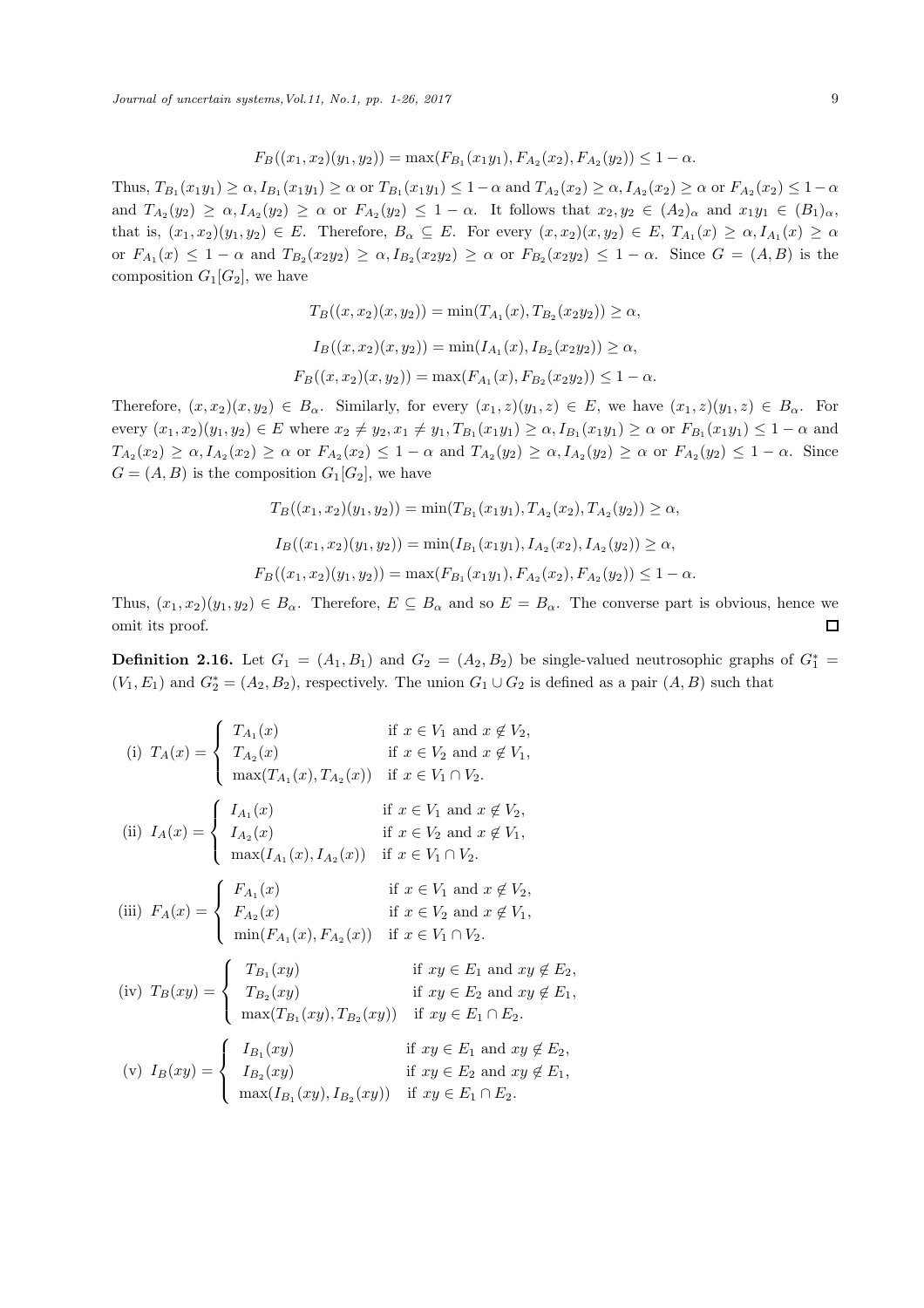$$
\text{(vi)}\ \ F_B(xy) = \begin{cases} F_{B_1}(xy) & \text{if } xy \in E_1 \text{ and } xy \notin E_2, \\ F_{B_2}(xy) & \text{if } xy \in E_2 \text{ and } xy \notin E_1, \\ \min(F_{B_1}(xy), F_{B_2}(xy)) & \text{if } xy \in E_1 \cap E_2. \end{cases}
$$

Proposition 2.17. *The union of single-valued neutrosophic graphs is a single-valued neutrosophic graph.*

**Theorem 2.18.** Let  $G_1 = (A_1, B_1)$  and  $G_2 = (A_2, B_2)$  be single-valued neutrosophic graphs of  $G_1^* = (V_1, E_1)$ and  $G_2^* = (V_2, E_2)$ , *respectively, and*  $V_1 \cap V_2 = \emptyset$ . *Then*  $G = (A, B)$  *is the union of*  $G_1$  *and*  $G_2$  *if and only if each*  $\alpha$ -level graph  $G_{\alpha}$  *is the union of*  $(G_1)_{\alpha}$  *and*  $(G_2)_{\alpha}$ *.* 

*Proof.* Let  $G = (A, B)$  be the union of single-valued neutrosophic graphs  $G_1$  and  $G_2$ . We have to show that  $A_{\alpha} = (A_1)_{\alpha} \cup (A_2)_{\alpha}$  for each  $\alpha \in [0,1]$ . Let  $x \in A_{\alpha}$ , then  $x \in V_1 \setminus V_2$  or  $x \in V_2 \setminus V_1$ . If  $x \in V_1 \setminus V_2$ , then  $T_{A_1}(x) = T_A(x) \ge \alpha$ ,  $I_{A_1}(x) = I_A(x) \ge \alpha$  or  $F_{A_1}(x) = F_A(x) \le 1 - \alpha$ , which implies  $x \in (A_1)_{\alpha}$ . Analogously  $x \in V_2 \setminus V_1$  implies  $x \in (A_2)_{\alpha}$ . Therefore,  $x \in (A_1)_{\alpha} \cup (A_2)_{\alpha}$ , and so  $A_{\alpha} \subseteq (A_1)_{\alpha} \cup (A_2)_{\alpha}$ . Now let  $x \in (A_1)_\alpha \cup (A_2)_\alpha$ . Then  $x \in (A_1)_\alpha$ ,  $x \notin (A_2)_\alpha$  or  $x \in (A_2)_\alpha$ ,  $x \notin (A_1)_\alpha$ . For the first case, we have  $T_{A_1}(x) = T_A(x) \ge \alpha$ ,  $I_{A_1}(x) = I_A(x) \ge \alpha$  or  $F_{A_1}(x) = F_A(x) \le 1 - \alpha$ , which implies  $x \in A_\alpha$ . For the second case, we have  $T_{A_2}(x) = T_A(x) \ge \alpha$ ,  $I_{A_2}(x) = I_A(x) \ge \alpha$  or  $F_{A_2}(x) = F_A(x) \le 1 - \alpha$ . Hence  $x \in A_\alpha$ . Consequently,  $(A_1)_{\alpha} \cup (A_2)_{\alpha} \subseteq A_{\alpha}$ .

To prove that  $B_{\alpha} = (B_1)_{\alpha} \cup (B_2)_{\alpha}$ , for each  $\alpha \in [0,1]$ , consider  $xy \in B_{\alpha}$ . Then  $xy \in E_1 \setminus E_2$  or  $xy \in E_2 \setminus E_1$ . For  $xy \in E_1 \setminus E_2$  we have  $T_{B_1}(xy) = T_B(xy) \ge \alpha$ ,  $I_{B_1}(xy) = I_B(xy) \ge \alpha$  or  $F_{B_1}(xy) = F_B(xy) \le 1 - \alpha$ . Thus  $xy \in (B_1)_\alpha$ . Similarly,  $xy \in E_2 \backslash E_1$  gives  $xy \in (B_2)_\alpha$ . Therefore,  $B_\alpha \subseteq (B_1)_\alpha \cup (B_2)_\alpha$ . If  $xy \in (B_1)_\alpha \cup (B_2)_\alpha$ , then  $xy \in (B_1)_\alpha \setminus (B_2)_\alpha$  or  $xy \in (B_2)_\alpha \setminus (B_1)_\alpha$ . For the first case  $T_B(xy) = T_{B_1}(xy) \ge \alpha$ ,  $I_B(xy) = I_{B_1}(xy) \ge$  $\alpha$  or  $F_B(xy) = F_{B_1}(xy) \leq 1 - \alpha$ , hence  $xy \in B_\alpha$ . In the second case we obtain  $xy \in B_\alpha$ . Therefore,  $(B_1)_\alpha \cup (B_2)_\alpha \subseteq B_\alpha$ . The converse part is obvious, hence we omit its proof.  $\Box$ 

**Definition 2.19.** Let  $G_1 = (A_1, B_1)$  and  $G_2 = (A_2, B_2)$  be single-valued neutrosophic graphs of  $G_1^* =$  $(V_1, E_1)$  and  $G_2^* = (V_2, E_2)$ , respectively. The join  $G_1 + G_2$  is defined as a pair  $(A, B)$  such that

(i) 
$$
T_A(x) = \begin{cases} T_{A_1}(x) & \text{if } x \in V_1 \text{ and } x \notin V_2, \\ T_{A_2}(x) & \text{if } x \in V_2 \text{ and } x \notin V_1, \\ \max(T_{A_1}(x), T_{A_2}(x)) & \text{if } x \in V_1 \cap V_2. \end{cases}
$$
  
\n(ii)  $I_A(x) = \begin{cases} I_{A_1}(x) & \text{if } x \in V_1 \text{ and } x \notin V_2, \\ I_{A_2}(x) & \text{if } x \in V_2 \text{ and } x \notin V_1, \\ \max(I_{A_1}(x), I_{A_2}(x)) & \text{if } x \in V_1 \cap V_2. \end{cases}$   
\n(iii)  $F_A(x) = \begin{cases} F_{A_1}(x) & \text{if } x \in V_1 \text{ and } x \notin V_2, \\ F_{A_2}(x) & \text{if } x \in V_2 \text{ and } x \notin V_1, \\ \min(F_{A_1}(x), F_{A_2}(x)) & \text{if } x \in V_1 \cap V_2. \end{cases}$   
\n
$$
\begin{cases} T_{B_1}(xy) & \text{if } xy \in E_1 \text{ and } xy \notin E_2, \\ T_{B_2}(x) & \text{if } xy \in E_1 \text{ and } xy \notin E_2, \\ T_{B_3}(x) & \text{if } xy \in E_3 \text{ and } xy \notin E_3. \end{cases}
$$

(iv) 
$$
T_B(xy) = \begin{cases} T_{B_1}(xy) & \text{if } xy \in E_1 \text{ and } xy \notin E_2, \\ T_{B_2}(xy) & \text{if } xy \in E_2 \text{ and } xy \notin E_1, \\ \max(T_{B_1}(xy), T_{B_2}(xy)) & \text{if } xy \in E_1 \cap E_2, \\ \min(T_{A_1}(x), T_{A_2}(y)) & \text{if } xy \in E'. \end{cases}
$$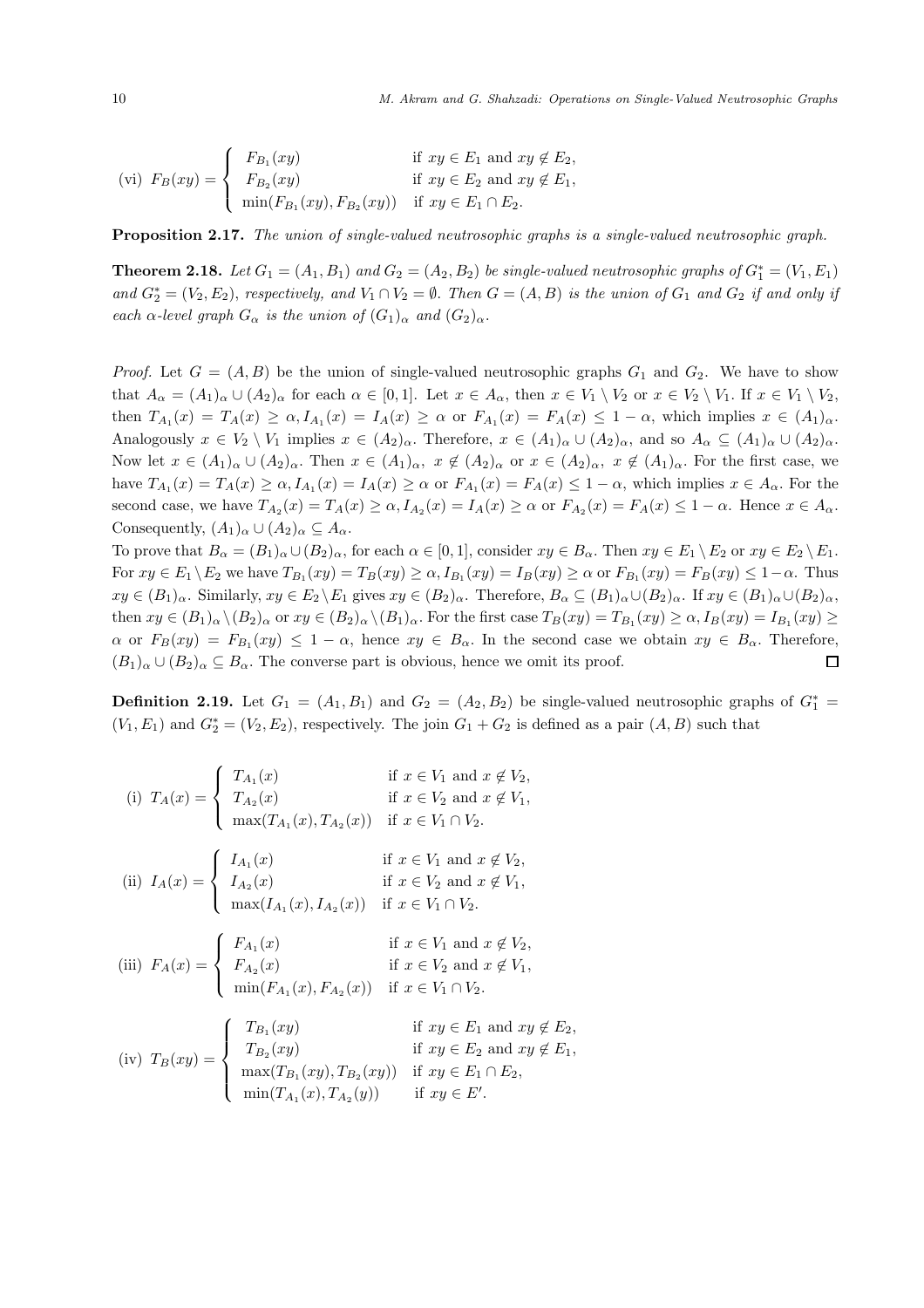$$
\begin{aligned}\n(v) \ I_B(xy) &= \begin{cases}\nI_{B_1}(xy) & \text{if } xy \in E_1 \text{ and } xy \notin E_2, \\
I_{B_2}(xy) & \text{if } xy \in E_2 \text{ and } xy \notin E_1, \\
\max(I_{B_1}(xy), I_{B_2}(xy)) & \text{if } xy \in E_1 \cap E_2, \\
\min(I_{A_1}(x), I_{A_2}(y)) & \text{if } xy \in E'.\n\end{cases} \\
(vi) \ F_B(xy) &= \begin{cases}\nF_{B_1}(xy) & \text{if } xy \in E_1 \text{ and } xy \notin E_2, \\
F_{B_2}(xy) & \text{if } xy \in E_2 \text{ and } xy \notin E_1, \\
\min(F_{B_1}(xy), F_{B_2}(xy)) & \text{if } xy \in E_1 \cap E_2, \\
\max(F_{A_1}(x), F_{A_2}(y)) & \text{if } xy \in E'.\n\end{cases}\n\end{aligned}
$$

Proposition 2.20. *The join of single-valued neutrosophic graphs is a single-valued neutrosophic graph.*

**Theorem 2.21.** Let  $G_1 = (A_1, B_1)$  and  $G_2 = (A_2, B_2)$  be single-valued neutrosophic graphs of  $G_1^* = (V_1, E_1)$  $and G_2^* = (A_2, B_2),$  *respectively, and*  $V_1 \cap V_2 = \emptyset$ . *Then*  $G = (A, B)$  *is the join of*  $G_1$  *and*  $G_2$  *if and only if each*  $\alpha$ *-level graph*  $G_{\alpha}$  *is the join of*  $(G_1)_{\alpha}$  *and*  $(G_2)_{\alpha}$ *.* 

*Proof.* Let  $G = (A, B)$  be the join of single-valued neutrosophic graphs  $G_1$  and  $G_2$ . By the definition of union and the proof of Theorem 2.18,  $A_{\alpha} = (A_1)_{\alpha} \cup (A_2)_{\alpha}$ , for each  $\alpha \in [0,1]$ . We show that  $B_{\alpha} = (B_1)_{\alpha} \cup (B_2)_{\alpha} \cup E'_{\alpha}$ for each  $\alpha \in [0,1]$ , where  $E'_\alpha$  is the set of all edges joining the vertices of  $(A_1)_{\alpha}$  and  $(A_2)_{\alpha}$ .

From the proof of Theorem 2.18, it follows that  $(B_1)_{\alpha} \cup (B_2)_{\alpha} \subseteq B_{\alpha}$ . If  $xy \in E'_{\alpha}$ , then  $T_{A_1}(x) \geq \alpha$ ,  $I_{A_1}(x) \geq \alpha$ or  $F_{A_1}(x) \leq 1 - \alpha$ , and  $T_{A_2}(y) \geq \alpha$ ,  $I_{A_2}(y) \geq \alpha$  or  $F_{A_2}(y) \leq 1 - \alpha$ . Hence

$$
T_B(xy) = \min(T_{A_1}(x), T_{A_2}(y)) \ge \alpha,
$$
  

$$
I_B(xy) = \min(I_{A_1}(x), I_{A_2}(y)) \ge \alpha,
$$

or

$$
F_B(xy) = \max(F_{A_1}(x), F_{A_2}(y)) \le 1 - \alpha.
$$

It follows that  $xy \in B_\alpha$ . Therefore,  $(B_1)_\alpha \cup (B_2)_\alpha \cup E'_\alpha \subseteq B_\alpha$ . For every  $xy \in B_\alpha$ , if  $xy \in E_1 \cup E_2$ , then  $xy \in (B_1)_\alpha \cup (B_2)_\alpha$ , by the proof of Theorem 2.18. Therefore,  $B_\alpha \subseteq (B_1)_\alpha \cup (B_2)_\alpha$ . If  $x \in V_1$  and  $y \in V_2$ , then

$$
\min(T_{A_1}(x), T_{A_2}(y)) = T_B(xy) \ge \alpha,
$$
  

$$
\min(I_{A_1}(x), I_{A_2}(y)) = I_B(xy) \ge \alpha,
$$

or

$$
\max(F_{A_1}(x), F_{A_2}(y)) = F_B(xy) \le 1 - \alpha,
$$

so  $x \in (A_1)_{\alpha}$  and  $y \in (A_2)_{\alpha}$ . Thus  $xy \in E'_{\alpha}$ . Therefore,  $B_{\alpha} \subseteq (B_1)_{\alpha} \cup (B_2)_{\alpha} \cup E'_{\alpha}$ . The converse part is obvious, hence we omit its proof.

**Definition 2.22.** Let  $G_1 = (A_1, B_1)$  and  $G_2 = (A_2, B_2)$  be single-valued neutrosophic graphs of  $G_1^* =$  $(V_1, E_1)$  and  $G_2^* = (A_2, B_2)$ , respectively. The cross product  $G_1 * G_2$  is defined as a pair  $(A, B)$  such that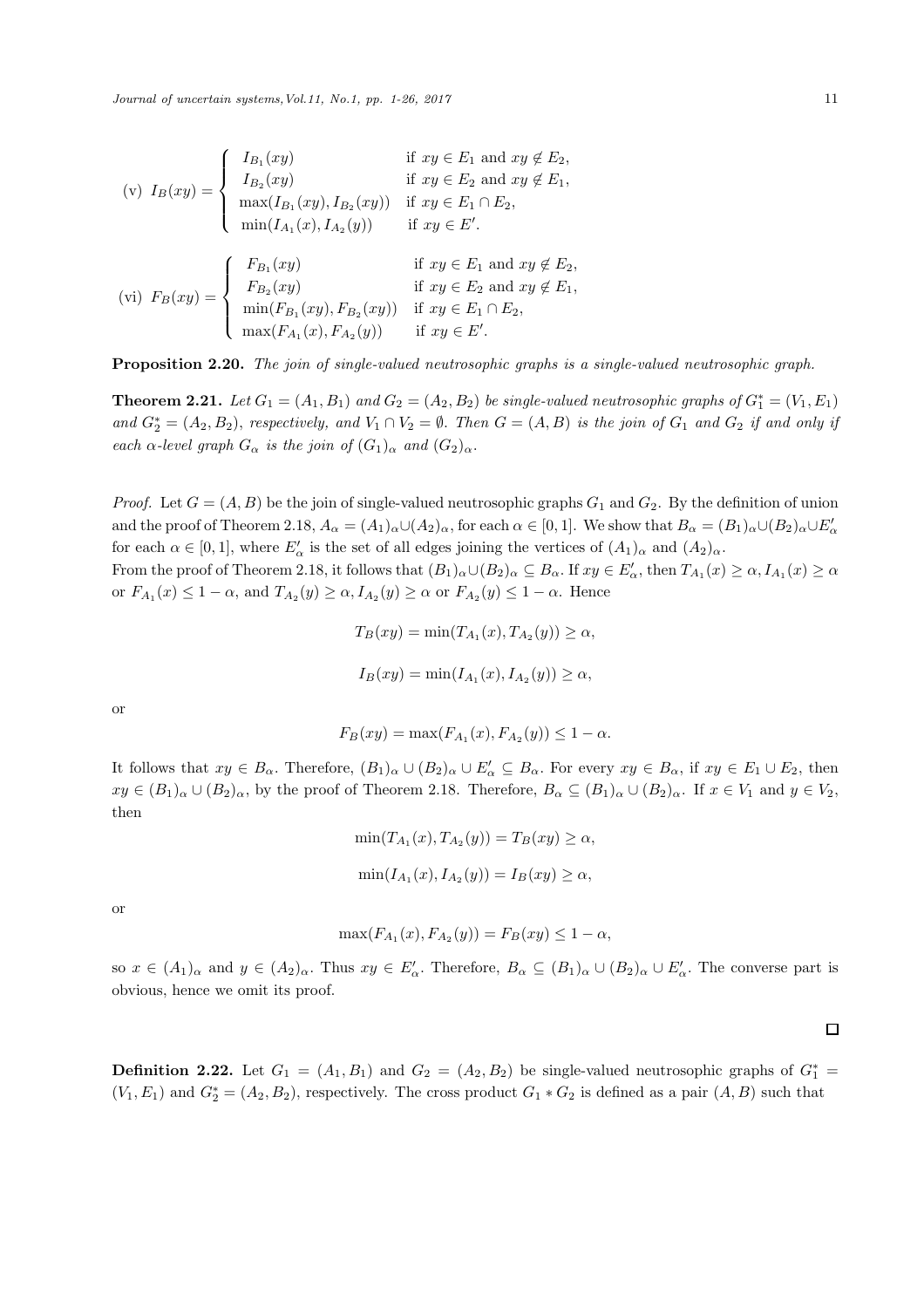- (i)  $T_A(x_1, x_2) = \min(T_{A_1}(x_1), T_{A_2}(x_2)),$  $I_A(x_1, x_2) = \min(I_{A_1}(x_1), I_{A_2}(x_2)),$  $F_A(x_1, x_2) = \max(F_{A_1}(x_1), F_{A_2}(x_2))$  for all  $(x_1, x_2) \in V_1 \times V_2$ ,
- (ii)  $T_B((x_1, x_2)(y_1, y_2)) = \min(T_{B_1}(x_1y_1), T_{B_2}(x_2y_2)),$  $I_B((x_1,x_2)(y_1,y_2)) = \min(I_{B_1}(x_1y_1), I_{B_2}(x_2y_2)),$  $F_B((x_1, x_2)(y_1, y_2)) = \max(F_{B_1}(x_1y_1), F_{B_2}(x_2y_2))$  for all  $x_1y_1 \in E_1$  and for all  $x_2y_2 \in E_2$ .

**Example 2.23.** Consider  $G_1$  and  $G_2$  are two single-valued neutrosophic graphs as shown in Figure 2.4 such that  $A_1 = \{a(0.4, 0.6, 0.7), b(0.9, 0.3, 0.8)\}, A_2 = \{c(0.5, 0.7, 0.9), d(0.2, 0.9, 0.3), e(0.8, 0.7, 0.6)\},\$  $B_1 = \{((ab), 0.3, 0.2, 0.7)\}, \text{ and } B_2 = \{((cd), 0.1, 0.6, 0.8), ((de), 0.1, 0.6, 0.5)\}.$  Then, we have cross product of  $G_1$  and  $G_2$ , defined as  $G_1 * G_2 = (A, B)$ , where  $A = A_1 * A_2$  and  $B = B_1 * B_2$ .



Figure 2.4: (1).  $G_1$  (2).  $G_2$ 

According to definition 2.19 the degrees of truth, indeterminacy and falsity memberships of vertices and edges are calculated as,

$$
T_A(a, c) = \min(T_{A_1}(a), T_{A_2}(c)) = \min(0.4, 0.5) = 0.4,
$$
  
\n
$$
I_A(a, c) = \min(I_{A_1}(a), I_{A_2}(c)) = \min(0.6, 0.7) = 0.6,
$$
  
\n
$$
F_A(a, c) = \max(F_{A_1}(a), F_{A_2}(c)) = \max(0.7, 0.9) = 0.9,
$$

and

$$
T_B((a, c)(b, d)) = \min(T_{B_1}(a, b), T_{B_2}(c, d)) = \min(0.3, 0.1) = 0.1,
$$
  
\n
$$
I_B((a, c)(b, d)) = \min(I_{B_1}(a, b), I_{B_2}(c, d)) = \min(0.2, 0.6) = 0.2,
$$
  
\n
$$
T_B((a, c)(b, d)) = \max(F_{B_1}(a, b), F_{B_2}(c, d)) = \max(0.7, 0.8) = 0.8.
$$

All the truth, indeterminacy and falsity membership degrees of vertices and edges of  $G_1 * G_2$  are given in Table 1 and Table 2, respectively. Thus, we have the following graph representing the cross product  $G_1 * G_2$ of  $G_1$  and  $G_2$ .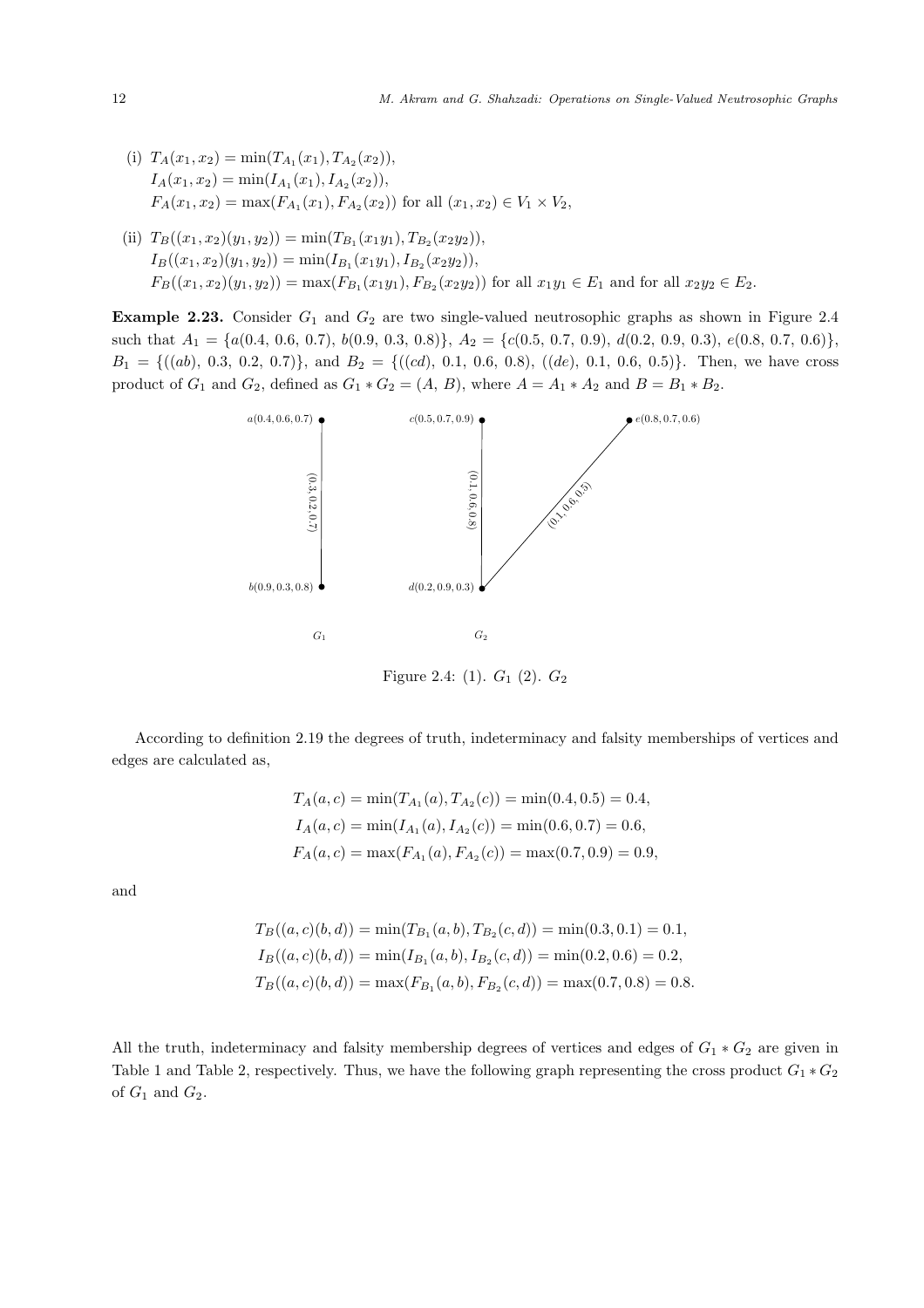| $(x_1, x_2)$ | $T_A(x_1,x_2)$ | $I_A(x_1,x_2)$ | $F_A(x_1, x_2)$ |
|--------------|----------------|----------------|-----------------|
| (a, c)       | 0.4            | 0.6            | 0.9             |
| (a,d)        | 0.2            | 0.6            | 0.7             |
| (a,e)        | 0.4            | 0.6            | 0.7             |
| (b, c)       | 0.5            | 0.3            | 0.9             |
| (b,d)        | 0.2            | 0.3            | 0.8             |
| (b,e)        | 0.8            | 0.3            | 0.8             |

Table 1:  $T_A(x_1, x_2)$ ,  $I_A(x_1, x_2)$ ,  $F_A(x_1, x_2)$  for all  $(x_1, x_2) \in V_1 \times V_2$ 

Table 2:  $T_B((x_1, x_2)(y_1, y_2)), I_B((x_1, x_2)(y_1, y_2)), F_B((x_1, x_2)(y_1, y_2))$  for all  $x_1y_1 \in E_1$  and for all  $x_2y_2 \in E_2$ 

| $(x_1, x_2)(y_1, y_2)$ | $T_B((x_1,x_2)(y_1,y_2))$ | $I_B((x_1,x_2)(y_1,y_2))$ | $F_B((x_1,x_2)(y_1,y_2))$ |
|------------------------|---------------------------|---------------------------|---------------------------|
| (a,c)(b,d)             | 0.1                       | 0.2                       | 0.8                       |
| (a, c)(b, e)           | 0                         | 0                         | 0.8                       |
| (a,d)(b,c)             | 0.1                       | 0.2                       | 0.8                       |
| (a,d)(b,e)             | 0.1                       | 0.2                       | 0.7                       |
| (a,e)(b,c)             | $\overline{0}$            | 0                         | 0.7                       |
| (a,e)(b,d)             | 0.1                       | 0.2                       | 0.7                       |



Figure 2.5:  $G_1 * G_2$ 

Proposition 2.24. *The cross product of single-valued neutrosophic graphs is a single-valued neutrosophic graph.*

**Theorem 2.25.** Let  $G_1 = (A_1, B_1)$  and  $G_2 = (A_2, B_2)$  be single-valued neutrosophic graphs of  $G_1^* = (V_1, E_1)$  $and G_2^* = (A_2, B_2),$  *respectively. Then*  $G = (A, B)$  *is the cross product of*  $G_1$  *and*  $G_2$  *if and only if each level*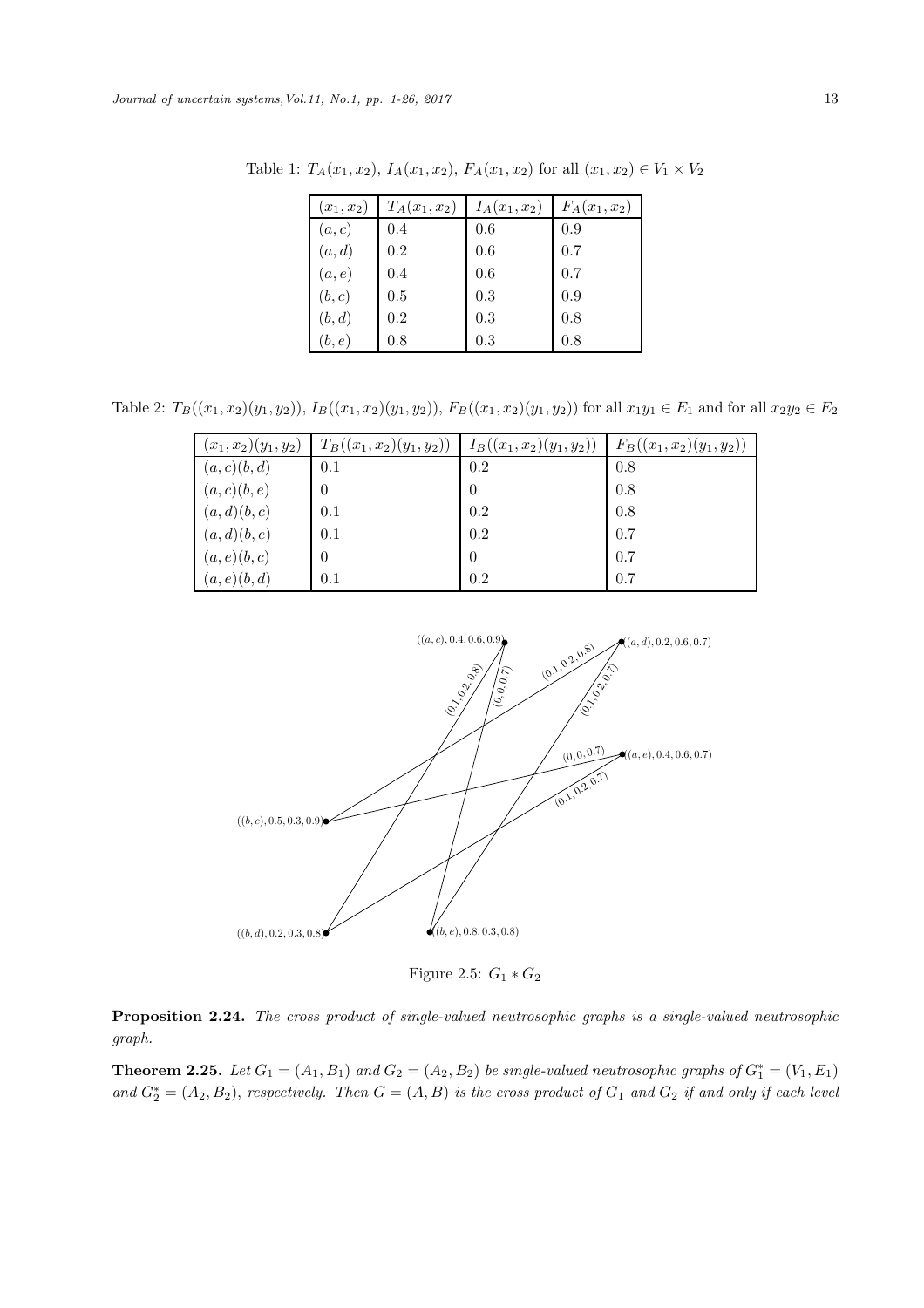*graph*  $G_{\alpha}$  *is the cross product of*  $(G_1)_{\alpha}$  *and*  $(G_2)_{\alpha}$ *.* 

*Proof.* Let  $G = (A, B)$  be the cross product of  $G_1$  and  $G_2$ . By the definition of the Cartesian product and the proof of Theorem 2.12, we have  $A_{\alpha} = (A_1)_{\alpha} \times (A_2)_{\alpha}$ , for each  $\alpha \in [0,1]$ . We show that

$$
B_{\alpha} = \{(x_1, x_2)(y_1, y_2) \mid x_1 y_1 \in (B_1)_{\alpha}, x_2 y_2 \in (B_2)_{\alpha}\}\
$$

for each  $\alpha \in [0, 1]$ . In fact, if  $(x_1, x_2)(y_1, y_2) \in B_\alpha$ , then

$$
T_B((x_1, x_2)(y_1, y_2)) = \min(T_{B_1}(x_1y_1), T_{B_2}(x_2y_2)) \ge \alpha,
$$

$$
I_B((x_1,x_2)(y_1,y_2)) = \min(I_{B_1}(x_1y_1), I_{B_2}(x_2y_2)) \ge \alpha,
$$

or

$$
F_B((x_1, x_2)(y_1, y_2)) = \max(F_{B_1}(x_1y_1), F_{B_2}(x_2y_2)) \le 1 - \alpha,
$$

 $\text{so } T_{B_1}(x_1y_1) \ge \alpha, I_{B_1}(x_1y_1) \ge \alpha \text{ or } F_{B_1}(x_1y_1) \le 1-\alpha \text{ and } T_{B_2}(x_2y_2) \ge \alpha, I_{B_2}(x_2y_2) \ge \alpha \text{ or } F_{B_2}(x_2y_2) \le \alpha$  $1 - \alpha$ . So,  $x_1y_1 \in (B_1)_{\alpha}$  and  $x_2y_2 \in (B_2)_{\alpha}$ . Therefore,  $B_{\alpha} \subseteq \{(x_1, x_2)(y_1, y_2) \mid x_1y_1 \in (B_1)_{\alpha}, x_2y_2 \in (B_2)_{\alpha}\}.$ Now if  $x_1y_1 \in (B_1)_{\alpha}$  and  $x_2y_2 \in (B_2)_{\alpha}$ , then  $T_{B_1}(x_1y_1) \geq \alpha$ ,  $I_{B_1}(x_1y_1) \geq \alpha$  or  $F_{B_1}(x_1y_1) \leq 1-\alpha$  and  $T_{B_2}(x_2y_2) \ge \alpha$ ,  $I_{B_2}(x_2y_2) \ge \alpha$  or  $F_{B_2}(x_2y_2) \le 1-\alpha$ . It follows that

$$
T_B((x_1, x_2)(y_1, y_2)) = \min(T_{B_1}(x_1y_1), T_{B_2}(x_2y_2)) \ge \alpha,
$$
  

$$
I_B((x_1, x_2)(y_1, y_2)) = \min(I_{B_1}(x_1y_1), I_{B_2}(x_2y_2)) \ge \alpha,
$$

or

$$
F_B((x_1,x_2)(y_1,y_2)) = \max(F_{B_1}(x_1y_1), F_{B_2}(x_2y_2)) \le 1 - \alpha.
$$

Since  $G = (A, B)$  is the cross product of  $G_1 * G_2$ . Therefore,  $(x_1, x_2)(y_1, y_2) \in B_\alpha$ , this implies  $\{(x_1, x_2)(y_1, y_2) \mid x_1y_1 \in B_\alpha\}$  $(B_1)_{\alpha}, x_2y_2 \in (B_2)_{\alpha} \subseteq B_{\alpha}.$ 

Conversely, let each  $\alpha$ -level graph  $G_{\alpha} = (A_{\alpha}, B_{\alpha})$  be the cross product of  $(G_1)_{\alpha} = ((A_1)_{\alpha}, (B_1)_{\alpha})$  and  $(G_2)_{\alpha} = ((A_2)_{\alpha}, (B_2)_{\alpha})$ . In view of the fact that the cross product  $(A_{\alpha}, B_{\alpha})$  has the same vertex set as the Cartesian product of  $((A_1)_{\alpha}, (B_1)_{\alpha})$  and  $((A_2)_{\alpha}, (B_2)_{\alpha})$ , and by the proof of Theorem 2.12, we have

$$
T_A((x_1, x_2)) = \min(T_{A_1}(x_1), T_{A_2}(x_2)),
$$
  
\n
$$
I_A((x_1, x_2)) = \min(I_{A_1}(x_1), I_{A_2}(x_2)),
$$
  
\n
$$
F_A((x_1, x_2)) = \max(F_{A_1}(x_1), F_{A_2}(x_2)),
$$

for all  $(x_1, x_2) \in V_1 \times V_2$ . Let

$$
\min(T_{B_1}(x_1y_1), T_{B_2}(x_2y_2)) = \alpha,
$$
  

$$
\min(I_{B_1}(x_1y_1), I_{B_2}(x_2y_2)) = \alpha,
$$

or

$$
\max(F_{B_1}(x_1y_1), F_{B_2}(x_2y_2)) = 1 - \alpha.
$$

and

$$
T_B((x_1, x_2)(y_1, y_2)) = \beta,
$$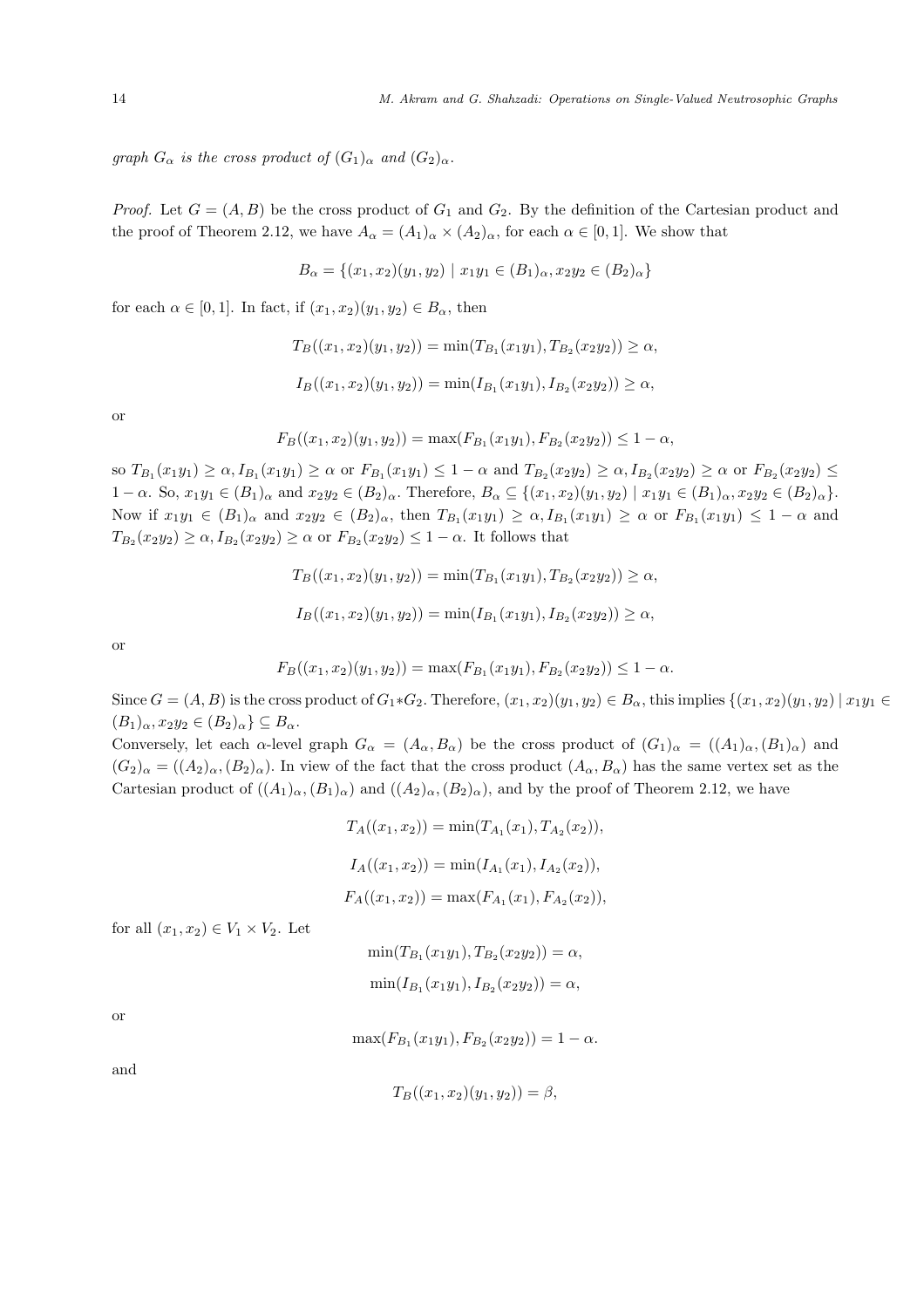$$
I_B((x_1, x_2)(y_1, y_2)) = \beta,
$$

or

$$
F_B((x_1, x_2)(y_1, y_2)) = 1 - \beta,
$$

for  $x_1y_1 \in E_1$ ,  $x_2y_2 \in E_2$ . Then  $T_{B_1}(x_1y_1) \ge \alpha$ ,  $I_{B_1}(x_1y_1) \ge \alpha$  or  $F_{B_1}(x_1y_1) \le 1 - \alpha$  and  $T_{B_2}(x_2y_2) \ge$  $\alpha, I_{B_2}(x_2y_2) \geq \alpha$  or  $F_{B_2}(x_2y_2) \leq 1-\alpha$ , hence  $x_1y_1 \in (B_1)_{\alpha}$ ,  $x_2y_2 \in (B_2)_{\alpha}$ , where  $\alpha \in [0,1]$  and  $(x_1, x_2)(y_1, y_2) \in B_\beta$  where  $\beta \in [0, 1]$  and consequently  $x_1y_1 \in (B_1)_\beta$ ,  $x_2y_2 \in (B_2)_\beta$ ,

since  $B_{\beta} = \{(x_1, x_2)(y_1, y_2) \mid x_1y_1 \in (B_1)_{\beta}, x_2y_2 \in (B_2)_{\beta}\}.$  It follows that  $(x_1, x_2)(y_1, y_2) \in B_{\beta}, T_{B_1}(x_1y_1) \ge$ β,  $I_{B_1}(x_1y_1) ≥ β$  or  $F_{B_1}(x_1y_1) ≤ 1-β$  and  $T_{B_2}(x_2y_2) ≥ β$ ,  $I_{B_2}(x_2y_2) ≥ β$  or  $F_{B_2}(x_2y_2) ≤ 1-β$ . Therefore,

$$
T_B((x_1,x_2)(y_1,y_2)) = \beta \le \min(T_{B_1}(x_1y_1),T_{B_2}(x_2y_2)) = \alpha \le T_B((x_1,x_2)(y_1,y_2)),
$$

$$
I_B((x_1,x_2)(y_1,y_2)) = \beta \le \min(I_{B_1}(x_1y_1), I_{B_2}(x_2y_2)) = \alpha \le I_B((x_1,x_2)(y_1,y_2)),
$$

$$
F_B((x_1, x_2)(y_1, y_2)) = 1 - \beta \ge \max(F_{B_1}(x_1y_1), F_{B_2}(x_2y_2)) = 1 - \alpha \ge F_B((x_1, x_2)(y_1, y_2)).
$$

Hence

$$
T_B((x_1, x_2)(y_1, y_2)) = \min(T_{B_1}(x_1y_1), T_{B_2}(x_2y_2)),
$$
  
\n
$$
I_B((x_1, x_2)(y_1, y_2)) = \min(I_{B_1}(x_1y_1), I_{B_2}(x_2y_2)),
$$
  
\n
$$
F_B((x_1, x_2)(y_1, y_2)) = \max(F_{B_1}(x_1y_1), F_{B_2}(x_2y_2)).
$$

This ends the proof.

**Definition 2.26.** Let  $G_1 = (A_1, B_1)$  and  $G_2 = (A_2, B_2)$  be single-valued neutrosophic graphs. The lexicographic product  $G_1 \bullet G_2$  is the pair  $(A, B)$  of single-valued neutrosophic sets defined on the lexicographic product  $G_1^* \bullet G_2^*$  such that

- (i)  $T_A(x_1, x_2) = \min(T_{A_1}(x_1), T_{A_2}(x_2)),$  $I_A(x_1, x_2) = \min(I_{A_1}(x_1), I_{A_2}(x_2)),$  $F_A(x_1, x_2) = \max(F_{A_1}(x_1), F_{A_2}(x_2))$  for all  $(x_1, x_2) \in V_1 \times V_2$ ,
- (ii)  $T_B((x, x_2)(x, y_2)) = \min(T_{A_1}(x), T_{B_2}(x_2y_2)),$  $I_B((x,x_2)(x,y_2)) = \min(I_{A_1}(x), I_{B_2}(x_2y_2)),$  $F_B((x, x_2)(x, y_2)) = \max(F_{A_1}(x), F_{B_2}(x_2y_2))$  for all  $x \in V_1$  and for all  $x_2y_2 \in E_2$ ,
- (iii)  $T_B((x_1, x_2)(y_1, y_2)) = \min(T_{B_1}(x_1y_1), T_{B_2}(x_2y_2)),$  $I_B((x_1,x_2)(y_1,y_2)) = \min(I_{B_1}(x_1y_1), I_{B_2}(x_2y_2)),$  $F_B((x_1, x_2)(y_1, y_2)) = \max(F_{B_1}(x_1y_1), F_{B_2}(x_2y_2))$  for all  $x_1y_1 \in E_1$  and for all  $x_2y_2 \in E_2$ .

**Example 2.27.** Let  $G_1 = (A_1, B_1)$  and  $G_2 = (A_2, B_2)$  be single-valued neutrosophic graphs with underlying crisp graphs  $G_1^* = (V_1, E_1)$  and  $G_2^* = (V_2, E_2)$ , respectively as shown in Figure 2.8. The lexicographic product  $G_1 \bullet G_2 = (A, B)$  of  $G_1$  and  $G_2$  is shown in Figure 2.9.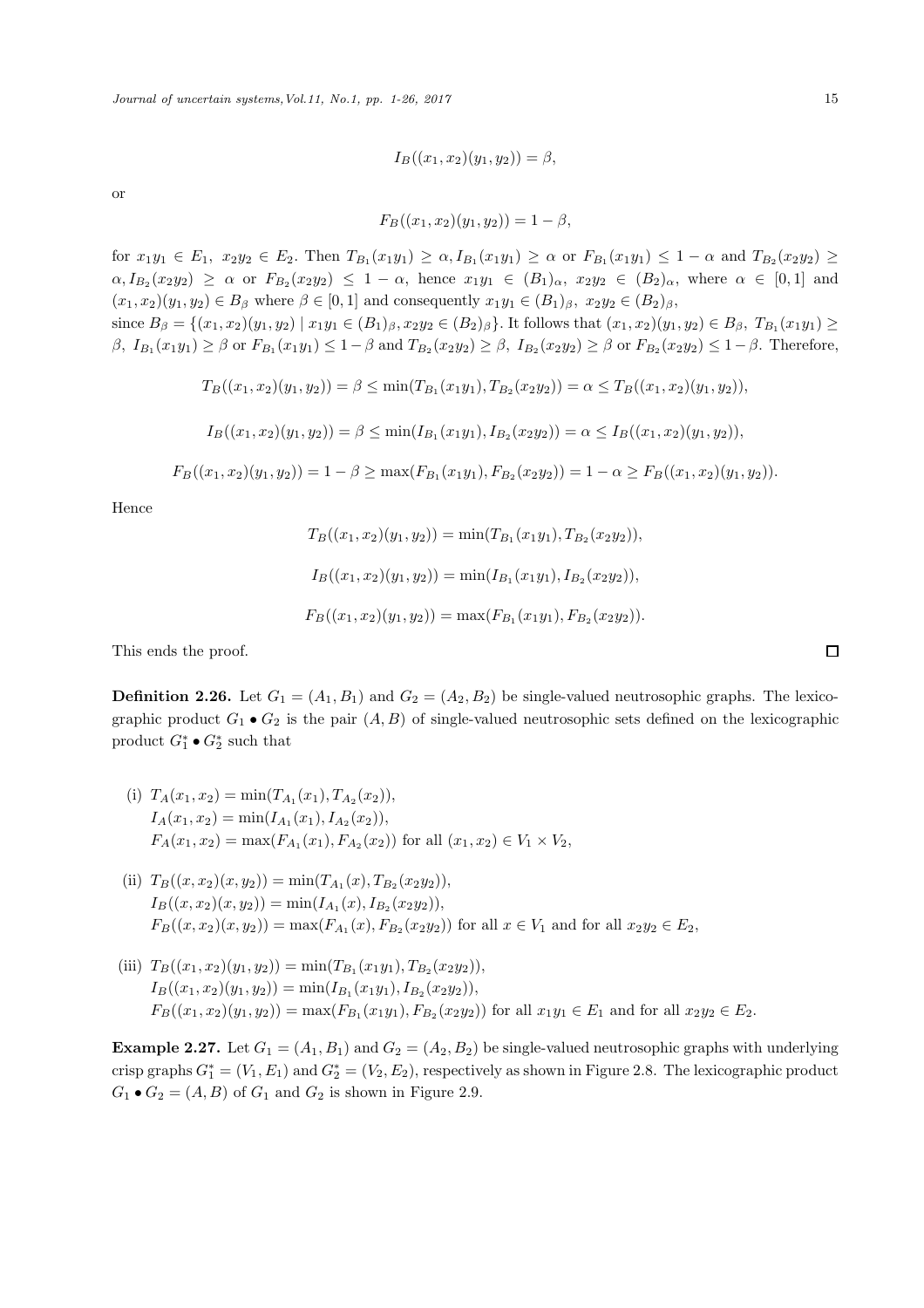

Figure 2.6: Single-valued neutrosophic graphs  $G_1$  and  $G_2$ 



Figure 2.7: Lexicographic product of  $G_1$  and  $G_2$ .

Proposition 2.28. *The lexicographic product of single-valued neutrosophic graphs is a single-valued neutrosophic graph.*

**Theorem 2.29.** Let  $G_1 = (A_1, B_1)$  and  $G_2 = (A_2, B_2)$  be single-valued neutrosophic graphs of  $G_1^* = (V_1, E_1)$  $and G_2^* = (A_2, B_2),$  *respectively. Then*  $G = (A, B)$  *is the lexicographic product of*  $G_1$  *and*  $G_2$  *if and only if*  $G_{\alpha} = (G_1)_{\alpha} \bullet (G_2)_{\alpha}$  for each  $\alpha \in [0,1]$ .

*Proof.* Let  $G = (A, B) = G_1 \bullet G_2$ . By the definition of Cartesian product  $G_1 \times G_2$  and the proof of Theorem 2.12, we have  $A_{\alpha} = (A_1)_{\alpha} \times (A_2)_{\alpha}$  for each  $\alpha \in [0,1]$ . We show that  $B_{\alpha} = E_{\alpha} \cup E'_{\alpha}$  for each  $\alpha \in [0,1]$ , where  $E_{\alpha} = \{(x, x_2)(y, y_2) \mid x \in V_1, x_2y_2 \in (B_2)_{\alpha}\}\$ is the subset of the edge set of the Cartesian product  $(G_1)_{\alpha} \times (G_2)_{\alpha}$ , and  $E'_{\alpha} = \{(x_1,x_2)(y_1,y_2) \mid x_1y_1 \in (B_1)_{\alpha}, x_2y_2 \in (B_2)_{\alpha}\}\$ is the edge set of the cross product  $(G_1)_\alpha * (G_2)_\alpha$ . For every  $(x_1, x_2)(y_1, y_2) \in B_\alpha$ ,  $x_1 = y_1$ ,  $x_2y_2 \in E_2$  or  $x_1y_1 \in E_1$ ,  $x_2y_2 \in E_2$ . If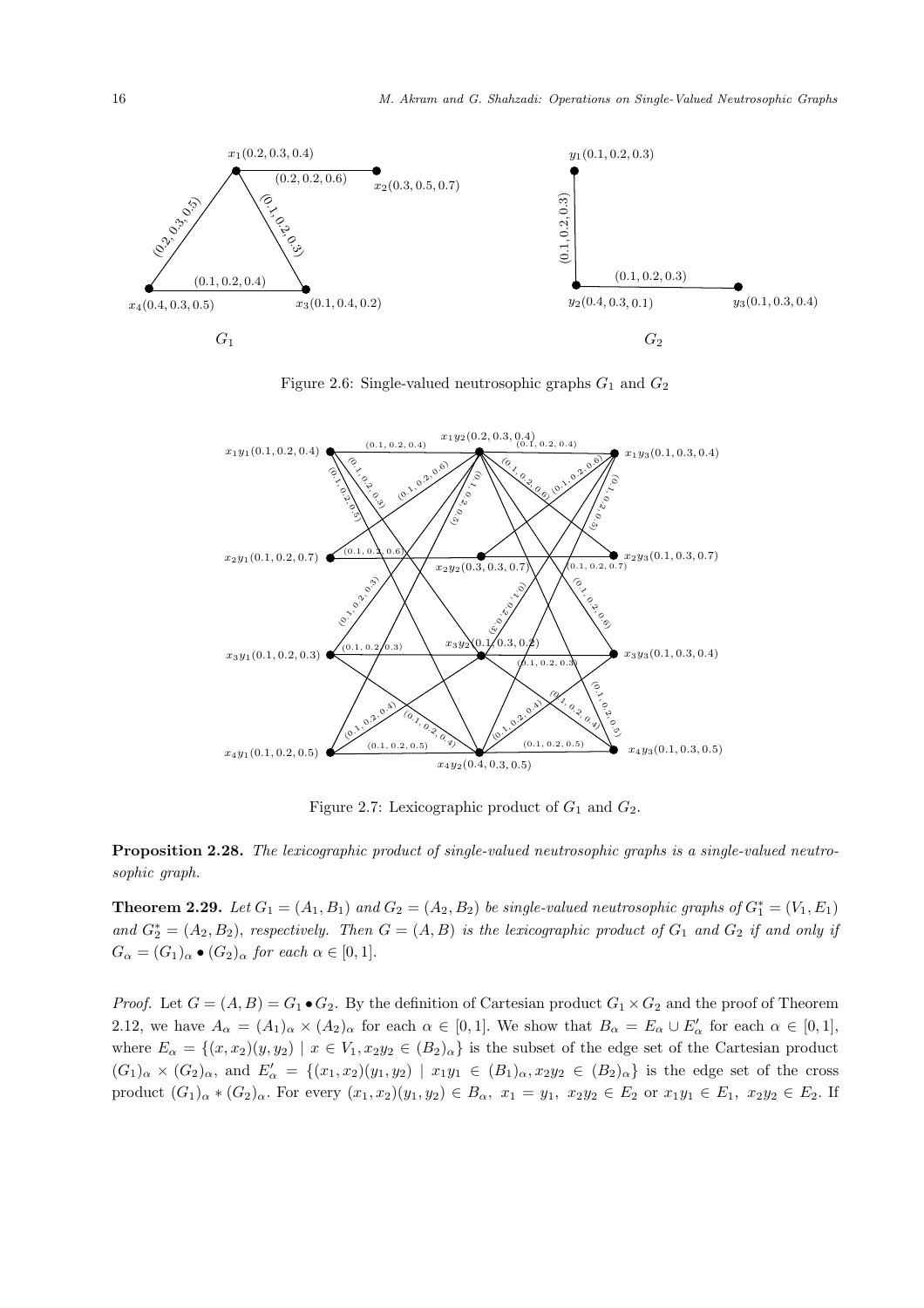$x_1 = y_1, x_2y_2 \in E_2$ , then  $(x_1, x_2)(y_1, y_2) \in E_\alpha$ , by the definition of the Cartesian product and the proof of Theorem 2.12. If  $x_1y_1 \in E_1$ ,  $x_2y_2 \in E_2$ , then  $(x_1, x_2)(y_1, y_2) \in E'_\alpha$ , by the definition of cross product and the proof Theorem 2.25. Therefore,  $B_{\alpha} \subseteq E_{\alpha} \cup E'_{\alpha}$ . From the definition of the Cartesian product and the proof of Theorem 2.12, we conclude that  $E_{\alpha} \subseteq B_{\alpha}$ , and also from the definition of cross product and the proof Theorem 2.25, we obtain  $E'_{\alpha} \subseteq B_{\alpha}$ . Therefore,  $E_{\alpha} \cup E'_{\alpha} \subseteq B_{\alpha}$ .

Conversely, let  $G_{\alpha} = (A_{\alpha}, B_{\alpha}) = (G_1)_{\alpha} \bullet (G_2)_{\alpha}$  for each  $\alpha \in [0,1]$ . We know that  $(G_1)_{\alpha} \bullet (G_2)_{\alpha}$  has the same vertex set as the Cartesian product  $(G_1)_{\alpha} \times (G_2)_{\alpha}$ . Now by the proof of Theorem 2.12, we have

$$
T_A(x_1, x_2) = \min(T_{A_1}(x_1), T_{A_2}(x_2)),
$$
  
\n
$$
I_A(x_1, x_2) = \min(I_{A_1}(x_1), I_{A_2}(x_2)),
$$
  
\n
$$
F_A(x_1, x_2) = \max(F_{A_1}(x_1), F_{A_2}(x_2)).
$$

for all  $(x_1, x_2) \in V_1 \times V_2$ . Let for  $x \in V_1$  and  $x_2y_2 \in E_2$  will be  $\min(T_{A_1}(x), T_{B_2}(x_2y_2)) = \alpha$ ,  $\min(I_{A_1}(x), I_{B_2}(x_2y_2)) =$  $\alpha$  or  $\max(F_{A_1}(x), F_{B_2}(x_2y_2)) = 1-\alpha$  and  $T_B((x, x_2)(x, y_2)) = \beta$ ,  $I_B((x, x_2)(x, y_2)) = \beta$  or  $F_B((x, x_2)(x, y_2)) =$  $1 - \beta$ . Then, in view of the definitions of the Cartesian product and lexicographic product, we have

$$
(x, x_2)(x, y_2) \in (B_1)_\alpha \bullet (B_2)_\alpha \Longleftrightarrow (x, x_2)(x, y_2) \in (B_1)_\alpha \times (B_2)_\alpha,
$$
  

$$
(x, x_2)(x, y_2) \in (B_1)_\beta \bullet (B_2)_\beta \Longleftrightarrow (x, x_2)(x, y_2) \in (B_1)_\beta \times (B_2)_\beta.
$$

From this, by the same way as in the proof of Theorem 2.12, we conclude

$$
T_B((x, x_2)(x, x_2)) = \min(T_{A_1}(x), T_{B_2}(x_2y_2)),
$$
  
\n
$$
I_B((x, x_2)(x, x_2)) = \min(I_{A_1}(x), I_{B_2}(x_2y_2)),
$$
  
\n
$$
F_B((x, x_2)(x, x_2)) = \max(F_{A_1}(x), F_{B_2}(x_2y_2)).
$$

Now let  $T_B((x_1, x_2)(y_1, y_2)) = \alpha$ ,  $I_B((x_1, x_2)(y_1, y_2)) = \alpha$  or  $F_B((x_1, x_2)(y_1, y_2)) = 1 - \alpha$  and  $\min(T_{B_1}(x_1y_1), T_{B_2}(x_2y_2)) = \beta, \min(I_{B_1}(x_1y_1), I_{B_2}(x_2y_2)) = \beta$  or  $\max(F_{B_1}(x_1y_1), F_{B_2}(x_2y_2)) = 1 - \beta$  for  $x_1y_1 \in E_1$  and  $x_2y_2 \in E_2$ . Then in view of the definitions of cross product and the lexicographic product, we have

$$
(x_1, x_2)(y_1, y_2) \in (B_1)_\alpha \bullet (B_2)_\alpha \Longleftrightarrow (x_1, x_2)(y_1, y_2) \in (B_1)_\alpha \ast (B_2)_\alpha,
$$
  

$$
(x_1, x_2)(y_1, y_2) \in (B_1)_\beta \bullet (B_2)_\beta \Longleftrightarrow (x_1, x_2)(y_1, y_2) \in (B_1)_\beta \ast (B_2)_\beta.
$$

By the same way as in the proof of Theorem 2.25, we can conclude

$$
T_B((x_1, x_2)(y_1, y_2)) = \min(T_{B_1}(x_1y_1), T_{B_2}(x_2y_2)),
$$
  
\n
$$
I_B((x_1, x_2)(y_1, y_2)) = \min(I_{B_1}(x_1y_1), I_{B_2}(x_2y_2)),
$$
  
\n
$$
F_B((x_1, x_2)(y_1, y_2)) = \max(F_{B_1}(x_1y_1), F_{B_2}(x_2y_2)).
$$

This ends the proof.

**Proposition 2.30.** Let  $G_1 = (A_1, B_1)$  and  $G_2 = (A_2, B_2)$  be single-valued neutrosophic graphs of  $G_1^* =$  $(V_1, E_1)$  and  $G_2^* = (V_2, E_2)$ , *respectively, such that*  $V_1 = V_2$ ,  $A_1 = A_2$  and  $E_1 \cap E_2 = \emptyset$ . *Then*  $G = (A, B)$  *is the union of*  $G_1$  *and*  $G_2$  *if and only if*  $G_\alpha$  *is the union of*  $(G_1)_{\alpha}$  *and*  $(G_2)_{\alpha}$  *for each*  $\alpha \in [0,1]$ *.*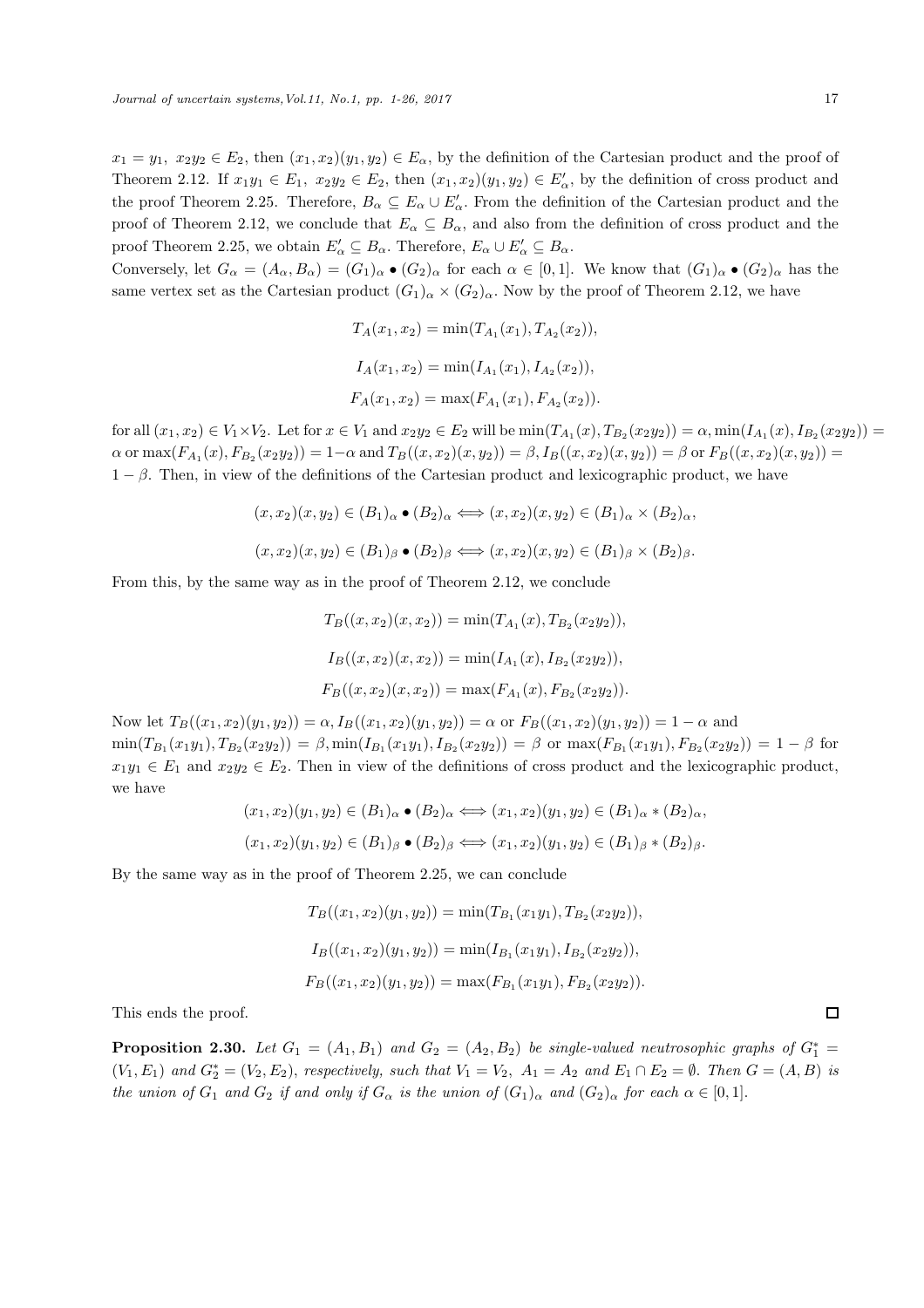*Proof.* Let  $G = (A, B)$  be the union of single-valued neutrosophic graphs  $G_1$  and  $G_2$ . Then by the definition of the union and the fact that  $V_1 = V_2$ ,  $A_1 = A_2$ , we have  $A = A_1 = A_2$ , hence  $A_\alpha = (A_1)_\alpha \cup (A_2)_\alpha$ . We now show that  $B_\alpha = (B_1)_\alpha \cup (B_2)_\alpha$  for each  $\alpha \in [0,1]$ . For every  $xy \in (B_1)_\alpha$  we have  $T_B(xy) = T_{B_1}(xy) \ge$  $\alpha, I_B(xy) = I_{B_1}(xy) \ge \alpha$  or  $F_B(xy) = F_{B_1}(xy) \le 1 - \alpha$ , hence  $xy \in B_\alpha$ . Therefore,  $(B_1)_\alpha \subseteq B_\alpha$ . Similarly we obtain  $(B_2)_\alpha \subseteq B_\alpha$ . Thus,  $(B_1)_\alpha \cup (B_2)_\alpha \subseteq B_\alpha$ . For every  $xy \in B_\alpha$ ,  $xy \in E_1$  or  $xy \in E_2$ . If  $xy \in E_1$ ,  $T_{B_1}(xy) = T_B(xy) \ge \alpha, I_{B_1}(xy) = I_B(xy) \ge \alpha$  or  $F_{B_1}(xy) = F_B(xy) \le 1 - \alpha$  and hence  $xy \in (B_1)_{\alpha}$ . If  $xy \in E_2$ , we have  $xy \in (B_2)_\alpha$ . Therefore,  $B_\alpha \subseteq (B_1)_\alpha \cup (B_2)_\alpha$ .

Conversely, suppose that the α-level graph  $G_{\alpha} = (A_{\alpha}, B_{\alpha})$  be the union of  $(G_1)_{\alpha} = ((A_1)_{\alpha}, (B_1)_{\alpha})$  and  $(G_2)_{\alpha} = ((A_2)_{\alpha}, (B_2)_{\alpha}).$  Let  $T_A(x) = \alpha, I_A(x) = \alpha$  or  $F_A(x) = 1 - \alpha$  and  $T_{A_1}(x) = \beta, I_{A_1}(x) = \beta$  or  $F_{A_1}(x) = 1 - \beta$  for some  $x \in V_1 = V_2$ . Then  $x \in A_\alpha$  where  $\alpha \in [0,1]$  and  $x \in (A_1)_{\beta}$  where  $\beta \in [0,1]$  so  $x \in (A_1)_\alpha$  and  $x \in A_\beta$ , because  $A_\alpha = (A_1)_\alpha$  and  $A_\beta = (A_1)_\beta$ . It follows that  $T_{A_1}(x) \ge \alpha$ ,  $I_{A_1}(x) \ge \alpha$  or  $F_{A_1}(x) \leq 1 - \alpha$  and  $T_A(x) \geq \beta$ ,  $I_A(x) \geq \beta$  or  $F_A(x) \leq 1 - \beta$ . Therefore,  $T_{A_1}(x) \geq T_A(x)$ ,  $I_{A_1}(x) \geq I_A(x)$ or  $F_{A_1}(x) \le F_A(x)$  and  $T_A(x) \ge T_{A_1}(x)$ ,  $I_A(x) \ge I_{A_1}(x)$  or  $F_A(x) \le F_{A_1}(x)$ . Since  $A_1 = A_2$ ,  $V_1 = V_2$ , then  $A = A_1 = A_1 \cup A_2.$ 

By a similar method, we conclude that

(i)  $\begin{cases} T_B(xy) = T_{B_1}(xy) & \text{if } xy \in E_1, \end{cases}$  $T_B(xy) = T_{B_2}(xy)$  if  $xy \in E_2$ .

(ii) 
$$
\begin{cases} I_B(xy) = I_{B_1}(xy) & \text{if } xy \in E_1, \\ I_B(xy) = I_{B_2}(xy) & \text{if } xy \in E_2. \end{cases}
$$

(iii)  $\begin{cases} F_B(xy) = F_{B_1}(xy) & \text{if } xy \in E_1, \end{cases}$  $F_B(xy) = F_{B_2}(xy)$  if  $xy \in E_2$ .

This ends the proof.

**Definition 2.31.** Let  $G_1 = (A_1, B_1)$  and  $G_2 = (A_2, B_2)$  be single-valued neutrosophic graphs of  $G_1^* =$  $(V_1, E_1)$  and  $G_2^* = (V_2, E_2)$ , respectively. The strong product  $G_1 \boxtimes G_2$  is defined as a pair  $(A, B)$  such that

- (i)  $T_A(x_1, x_2) = \min(T_{A_1}(x_1), T_{A_2}(x_2)),$  $I_A(x_1, x_2) = \min(I_{A_1}(x_1), I_{A_2}(x_2)),$  $F_A(x_1, x_2) = \max(F_{A_1}(x_1), F_{A_2}(x_2))$  for all  $(x_1, x_2) \in V_1 \times V_2$ ,
- (ii)  $T_B((x, x_2)(x, y_2)) = \min(T_{A_1}(x), T_{B_2}(x_2y_2)),$  $I_B((x,x_2)(x,y_2)) = \min(I_{A_1}(x), I_{B_2}(x_2y_2)),$  $F_B((x, x_2)(x, y_2)) = \max(F_{A_1}(x), F_{B_2}(x_2y_2))$  for all  $x \in V_1$  and for all  $x_2y_2 \in E_2$ ,
- (iii)  $T_B((x_1, z)(y_1, z)) = \min(T_{B_1}(x_1y_1), T_{A_2}(z)),$  $I_B((x_1, z)(y_1, z)) = \min(I_{B_1}(x_1y_1), I_{A_2}(z)),$  $F_B((x_1, z)(y_1, z)) = \max(F_{B_1}(x_1y_1), F_{A_2}(z))$ , for all  $z \in V_2$  and for all  $x_1y_1 \in E_1$ ,
- (iv)  $T_B((x_1, x_2)(y_1, y_2)) = \min(T_{B_1}(x_1y_1), T_{B_2}(x_2y_2)),$  $I_B((x_1,x_2)(y_1,y_2)) = \min(I_{B_1}(x_1y_1), I_{B_2}(x_2y_2)),$  $F_B((x_1, x_2)(y_1, y_2)) = \max(F_{B_1}(x_1y_1), F_{B_2}(x_2y_2))$  for all  $x_1y_1 \in E_1$  and for all  $x_2y_2 \in E_2$ .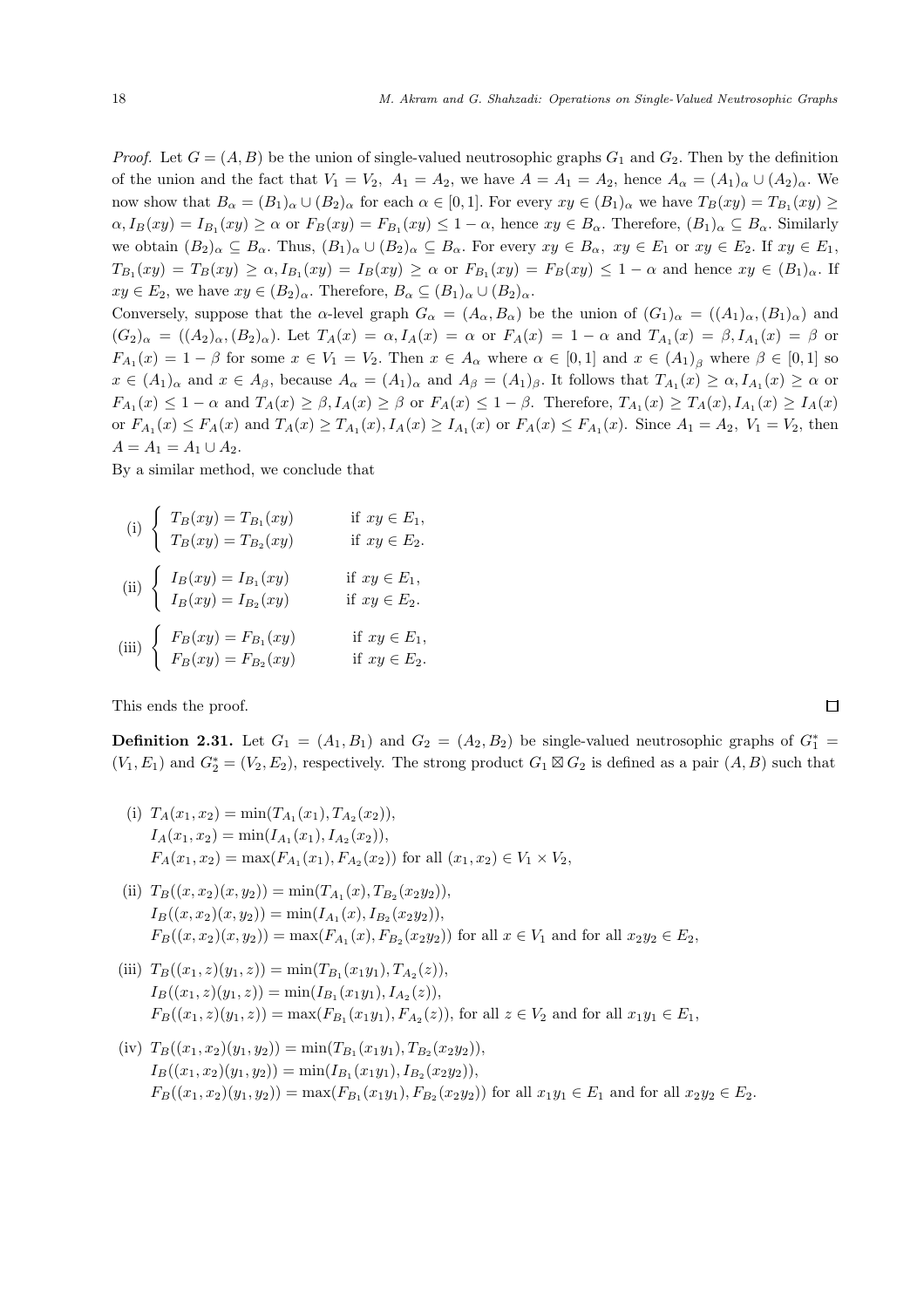**Example 2.32.** Let  $G_1 = (A_1, B_1)$  and  $G_2 = (A_2, B_2)$  be two single-valued neutrosophic graphs of the crisp graphs  $G_1^* = (V_1, E_1)$  and  $G_2^* = (V_2, E_2)$ , respectively as shown in Fig. 2.8. The strong product  $G_1 \boxtimes G_2 = (A, B)$  of  $G_1$  and  $G_2$  is given in Fig. 2.9.



Figure 2.8: SVNGs



Figure 2.9: Strong product of SVNGs

Proposition 2.33. *The strong product single-valued neutrosophic graphs is a single-valued neutrosophic graph.*

The following theorem is given by without proof.

**Theorem 2.34.** Let  $G_1 = (A_1, B_1)$  and  $G_2 = (A_2, B_2)$  be single-valued neutrosophic graphs of  $G_1^* = (V_1, E_1)$  $and G_2^* = (V_2, E_2)$ , *respectively. Then* G *is the strong product of*  $G_1$  *and*  $G_2$  *if and only if*  $G_\alpha$ *, where*  $\alpha \in [0, 1]$ *, is the strong product of*  $(G_1)_{\alpha}$  *and*  $(G_2)_{\alpha}$ *.*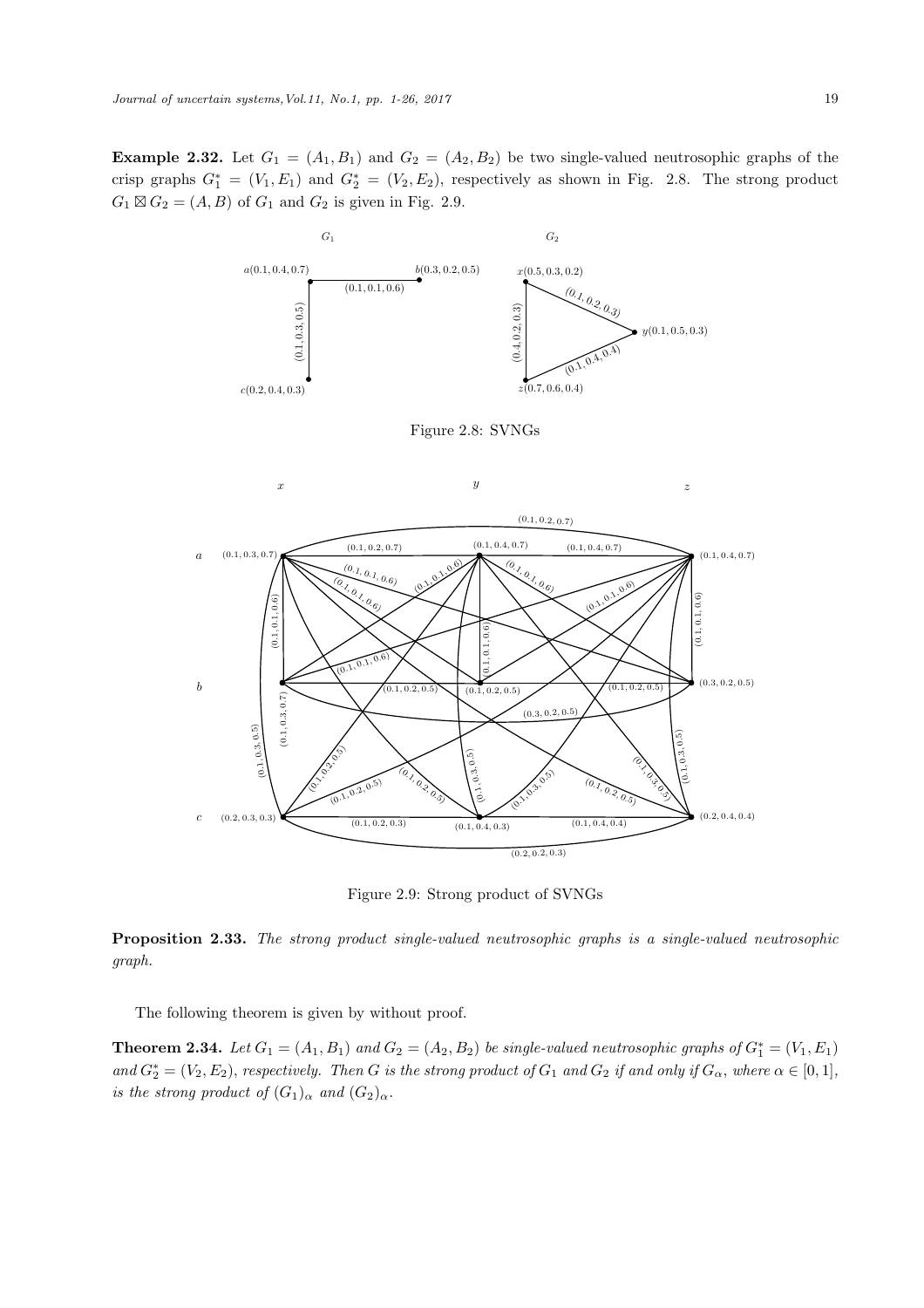**Definition 2.35.** The complement of a single-valued neutrosophic graph  $G = (A, B)$  is a single-valued neutrosophic graph  $\overline{G} = (\overline{A}, \overline{B})$ , where

1.  $\overline{V} = V$ 2.  $\overline{T}_A(v_i) = T_A(v_i), \overline{T}_A(v_i) = I_A(v_i), \overline{F}_A(v_i) = F_A(v_i)$ , for all  $v_i \in V$ 3.

$$
\overline{T}_B(v_i, v_j) = \begin{cases}\n\min[T_A(v_i), T_A(v_j)] & \text{if } T_B(v_i, v_j) = 0, \\
\min[T_A(v_i), T_A(v_j)] - T_B(v_i, v_j) & \text{if } T_B(v_i, v_j) > 0, \\
\overline{T}_B(v_i, v_j) = \begin{cases}\n\min[I_A(v_i), I_A(v_j)] & \text{if } I_B(v_i, v_j) = 0, \\
\min[I_A(v_i), I_A(v_j)] - I_B(v_i, v_j) & \text{if } I_B(v_i, v_j) > 0,\n\end{cases} \\
\overline{F}_B(v_i, v_j) = \begin{cases}\n\max[F_A(v_i), F_A(v_j)] & \text{if } F_B(v_i, v_j) = 0, \\
\max[F_A(v_i), F_A(v_j)] - F_B(v_i, v_j) & \text{if } F_B(v_i, v_j) > 0.\n\end{cases}\n\end{cases}
$$

for all  $v_i, v_j \in V$ .

**Example 2.36.** Consider a single-valued neutrosophic graph  $G = (A, B)$  on a non-empty set  $V = \{v_1, v_2, v_3, v_4\}.$ Single-valued neutrosophic graph  $G = (A, B)$  and complement of single-valued neutrosophic graph  $\overline{G}$  =  $(\overline{A}, \overline{B})$  are shown in Figure 2.10.



Figure 2.10: Single-valued neutrosophic graph G and its complement  $\overline{G}$ .

# 3 Note on definitions of Broumi et al. [\[10\]](https://www.researchgate.net/publication/293882298_SINGLE_VALUED_NEUTROSOPHIC_GRAPHS?el=1_x_8&enrichId=rgreq-c15ba1f73910ed1953694f8b6745d424-XXX&enrichSource=Y292ZXJQYWdlOzMxMTQyNjYzNDtBUzo0Mzg0MzE1MDg2MzU2NTBAMTQ4MTU0MTYyNTg2NQ==) and Shah-Hussain [\[18\]](https://www.researchgate.net/publication/309179119_Neutrosophic_Soft_Graphs?el=1_x_8&enrichId=rgreq-c15ba1f73910ed1953694f8b6745d424-XXX&enrichSource=Y292ZXJQYWdlOzMxMTQyNjYzNDtBUzo0Mzg0MzE1MDg2MzU2NTBAMTQ4MTU0MTYyNTg2NQ==)

Broumi et al. [\[10\]](https://www.researchgate.net/publication/293882298_SINGLE_VALUED_NEUTROSOPHIC_GRAPHS?el=1_x_8&enrichId=rgreq-c15ba1f73910ed1953694f8b6745d424-XXX&enrichSource=Y292ZXJQYWdlOzMxMTQyNjYzNDtBUzo0Mzg0MzE1MDg2MzU2NTBAMTQ4MTU0MTYyNTg2NQ==) proposed single-valued neutrosophic graphs as follows.

**Definition 3.1.** [\[10\]](https://www.researchgate.net/publication/293882298_SINGLE_VALUED_NEUTROSOPHIC_GRAPHS?el=1_x_8&enrichId=rgreq-c15ba1f73910ed1953694f8b6745d424-XXX&enrichSource=Y292ZXJQYWdlOzMxMTQyNjYzNDtBUzo0Mzg0MzE1MDg2MzU2NTBAMTQ4MTU0MTYyNTg2NQ==) A *single-valued neutrosophic graph* is a pair  $G = (A, B)$ , where A and B are singlevalued neutrosophic sets on  $V$  and  $E$ , respectively, such that

$$
T_B(xy) \le \min\{T_A(x), T_A(y)\},
$$
  
\n
$$
I_B(xy) \ge \max\{I_A(x), I_A(y)\},
$$
  
\n
$$
F_B(xy) \ge \max\{F_A(x), F_A(y)\},
$$
  
\n
$$
0 \le T_B(xy) + I_B(xy) + F_B(xy) \le 3 \ for all xy \in E.
$$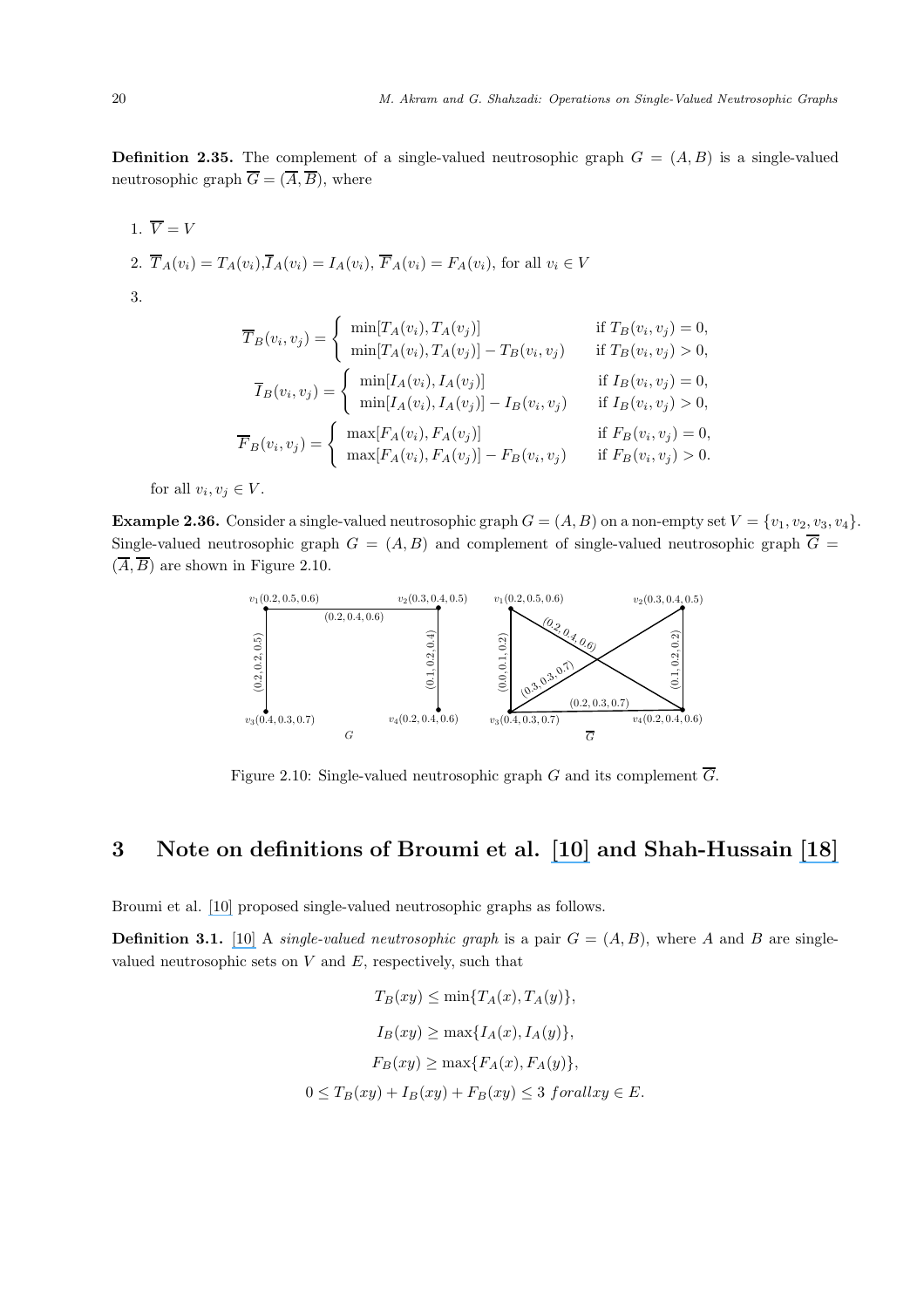There are some flaws in Definition 3.1. Definition 3.1 violates the definitions of complement and join of single-valued neutrosophic graphs as it can be seen in the following examples.

**Example 3.2.** Let  $G_1 = (A_1, B_1)$  and  $G_2 = (A_2, B_2)$  be two single-valued neutrosophic graphs. When we apply above definition of join of single-valued neutrosophic graphs  $G_1$  and  $G_2$  then it is easy to note that the indeterminacy-membership values do not satisfy the condition,  $I_B(v_i, v_j) \ge \max(I_A(v_i), I_A(v_j))$  as it can be seen in Fig. 3.1. This contradict the definition of single-valued neutrosophic graph.





Figure 3.1: Join of a single-valued neutrosophic graph

**Example 3.3.** Let  $G = (A, B)$  be a single-valued neutrosophic graph. When we apply the above definition of complement of a single-valued neutrosophic graph then we see that  $\overline{G}$  is not a single-valued neutrosophic graph as it can be seen in Fig. 3.2. Since the indeterminacy-membership and the falsity-membership do not satisfy the conditions,  $I_B(v_i, v_j) \ge \max(I_A(v_i), I_A(v_j))$  and  $F_B(v_i, v_j) \ge \max(F_A(v_i), F_A(v_j))$ , respectively. This contradict the definition of single-valued neutrosophic graph.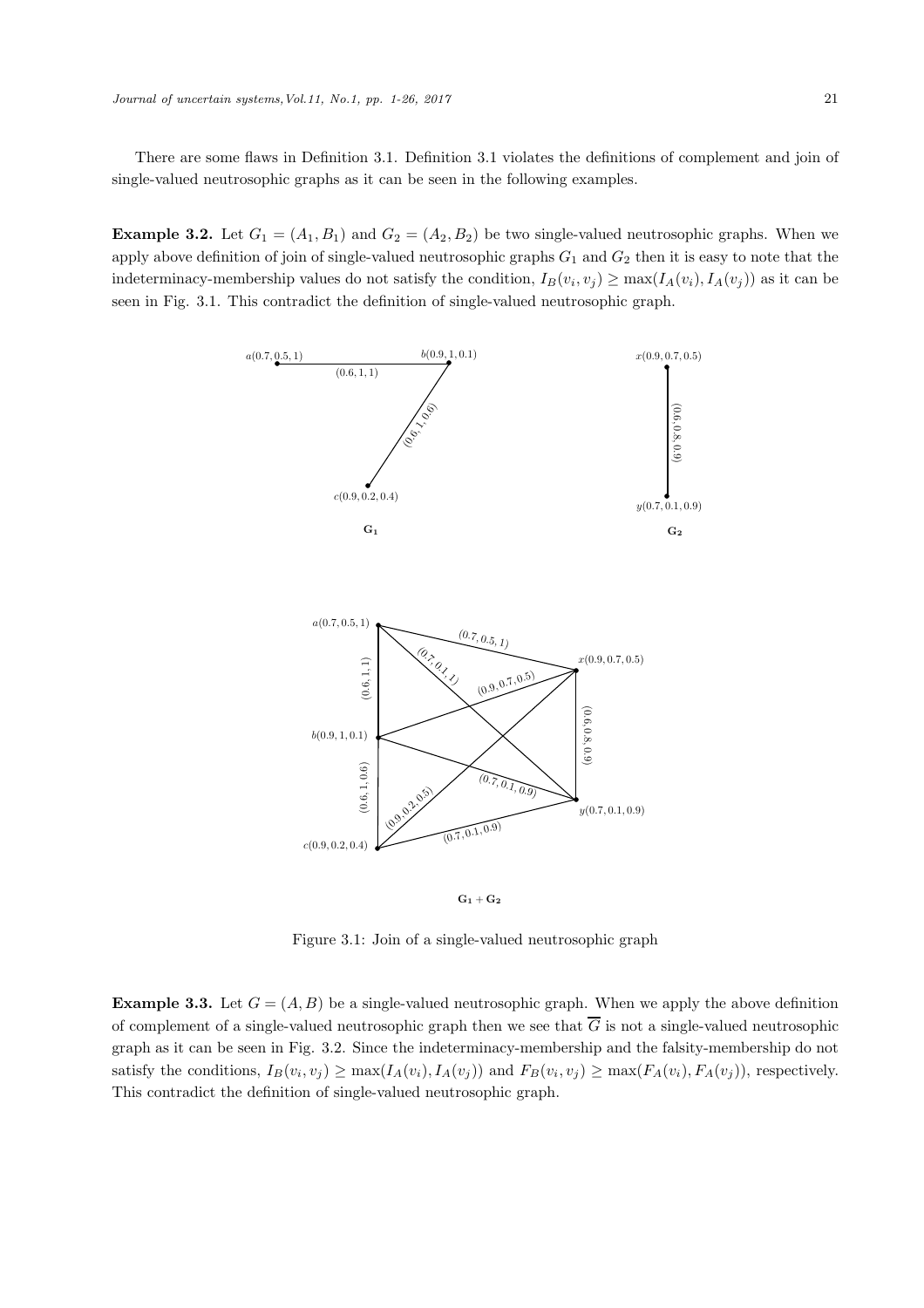

Figure 3.2: Complement of a single-valued neutrosophic graph

Shah and Hussain [\[18\]](https://www.researchgate.net/publication/309179119_Neutrosophic_Soft_Graphs?el=1_x_8&enrichId=rgreq-c15ba1f73910ed1953694f8b6745d424-XXX&enrichSource=Y292ZXJQYWdlOzMxMTQyNjYzNDtBUzo0Mzg0MzE1MDg2MzU2NTBAMTQ4MTU0MTYyNTg2NQ==) defined single-valued neutrosophic graphs as follows.

**Definition 3.4.** [\[18\]](https://www.researchgate.net/publication/309179119_Neutrosophic_Soft_Graphs?el=1_x_8&enrichId=rgreq-c15ba1f73910ed1953694f8b6745d424-XXX&enrichSource=Y292ZXJQYWdlOzMxMTQyNjYzNDtBUzo0Mzg0MzE1MDg2MzU2NTBAMTQ4MTU0MTYyNTg2NQ==) A *neutrosophic graph* is a pair  $G = (A, B)$ , where A and B are neutrosophic sets in V and B, respective;ly, such that

$$
T_B(xy) \le \min\{T_A(x), T_A(y)\},
$$
  

$$
I_B(xy) \le \min\{I_A(x), I_A(y)\},
$$
  

$$
F_B(xy) \ge \max\{F_A(x), F_A(y)\}
$$

for all  $xy \in V \times V$ .

There are some flaws in Definition 3.4 as it can be seen in the following example.

**Example 3.5.** Consider a single-valued neutrosophic graph G on a nonempty set  $V = \{a, b, c, d\}$  as shown in the Fig. 3.3



Figure 3.3: A single-valued neutrosophic graph G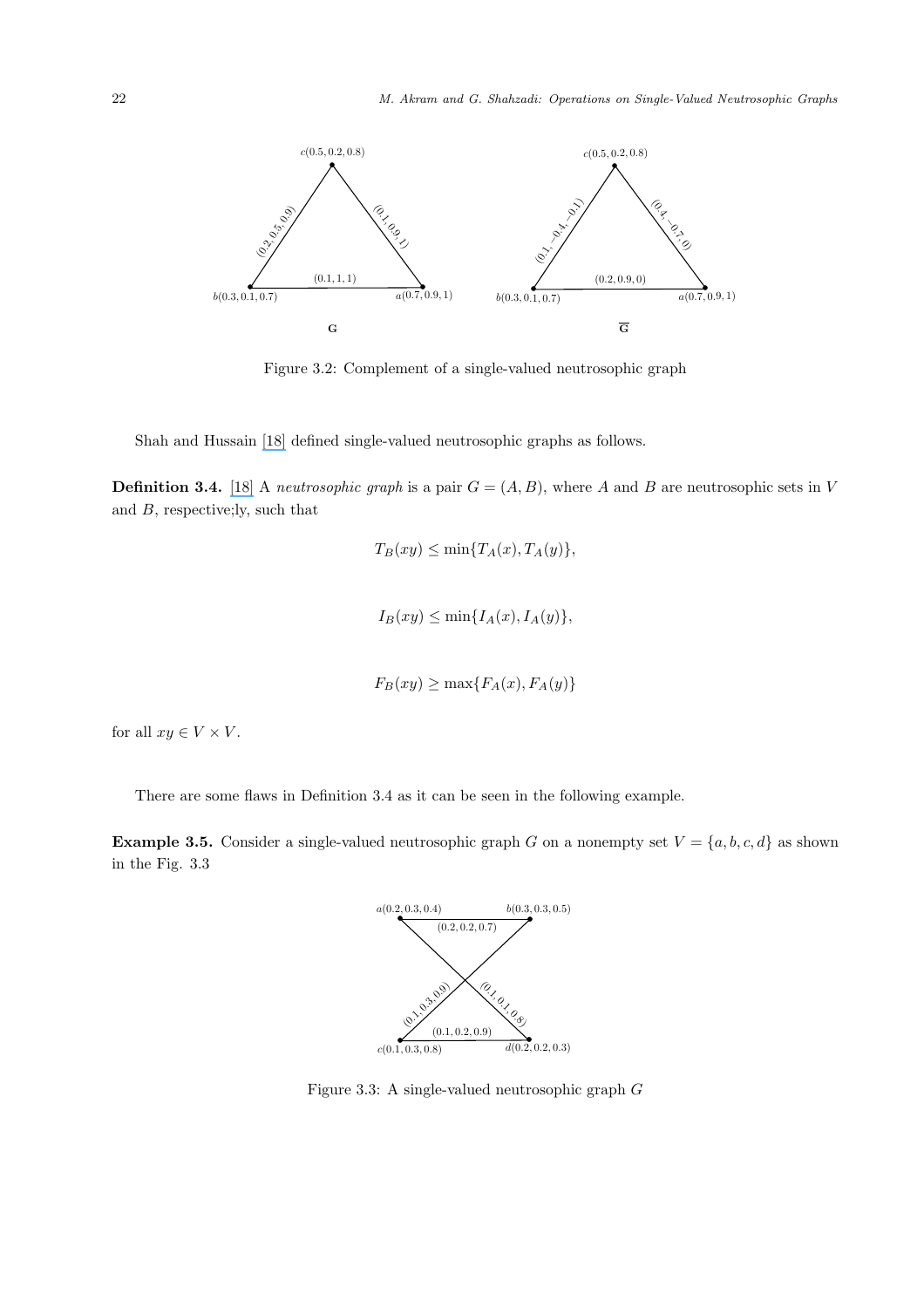

Figure 3.4: Complement of single-valued neutrosophic graph G

It is easy to see that complement of the single-valued neutrosophic graph G shown in Fig. 3.4 is not a single-valued neutrosophic graph. Because in single-valued neutrosophic graph falsity value can never be negative.

Thus, we conclude that our Definition 2.2 on single-valued neutrosophic graphs is more suitable for further study of neutrosophic graphs. Akram and Shahzadi [\[5\]](https://www.researchgate.net/publication/305920288_Neutrosophic_soft_graphs_with_application?el=1_x_8&enrichId=rgreq-c15ba1f73910ed1953694f8b6745d424-XXX&enrichSource=Y292ZXJQYWdlOzMxMTQyNjYzNDtBUzo0Mzg0MzE1MDg2MzU2NTBAMTQ4MTU0MTYyNTg2NQ==) also introduced the concept of neutrosophic soft graphs based on this definition.

## 4 Application in social network

Graphical models have many applications in our daily life problems. Man is the most adjustable and adapting creature. When human beings interact with each other, more or less they leave an impact(good or bad) on each other. Naturally a human being has influence on others. We can use single-valued neutrosophic diagraph to examine the influence of the people on each other's thinking in a group. We can investigate a person's good influence, bad influence on the thinking of others. We can also examine the percentage of uncertain influence of that person. Single-valued neutrosophic diagraph will also tell us about dominating person and about highly influenced person. We consider a social group on whatsapp.

Consider  $I = \{Malik, Haider, Imran, Razi, Ali, Hamza, Aziz\}$  set of seven persons in a social group on whatsapp.

Let  $A = \{(Malik, 0.6, 0.4, 0.5), (Haider, 0.5, 0.6, 0.3), (Imran, 0.4, 0.3, 0.2), (Razi, 0.7, 0.6, 0.4),$ 

 $(Ali, 0.4, 0.1, 0.2), (Hamza, 0.6, 0.4, 0.1), (Aziz, 0.7, 0.3, 0.5)$  be the single-valued neutrosophic set on the set I, where, truth value of each person represents his good influence on others, falsity value represents his bad influence on others, and indeterminacy value represents uncertainty in his influence.

Let  $J = \{(Hamza, Malik), (Hamza, Haider), (Hamza, Razi), (Hamza, Aziz), (Malik, Haider),\}$ 

 $(Imran, Haider), (Aziz, Malik), (Razi, Imran), (Razi, Ali), (Ali, Aziz)$ } be the set of edges. Let B be the single-valued neutrosophic set on the set  $J$  as shown in Table 3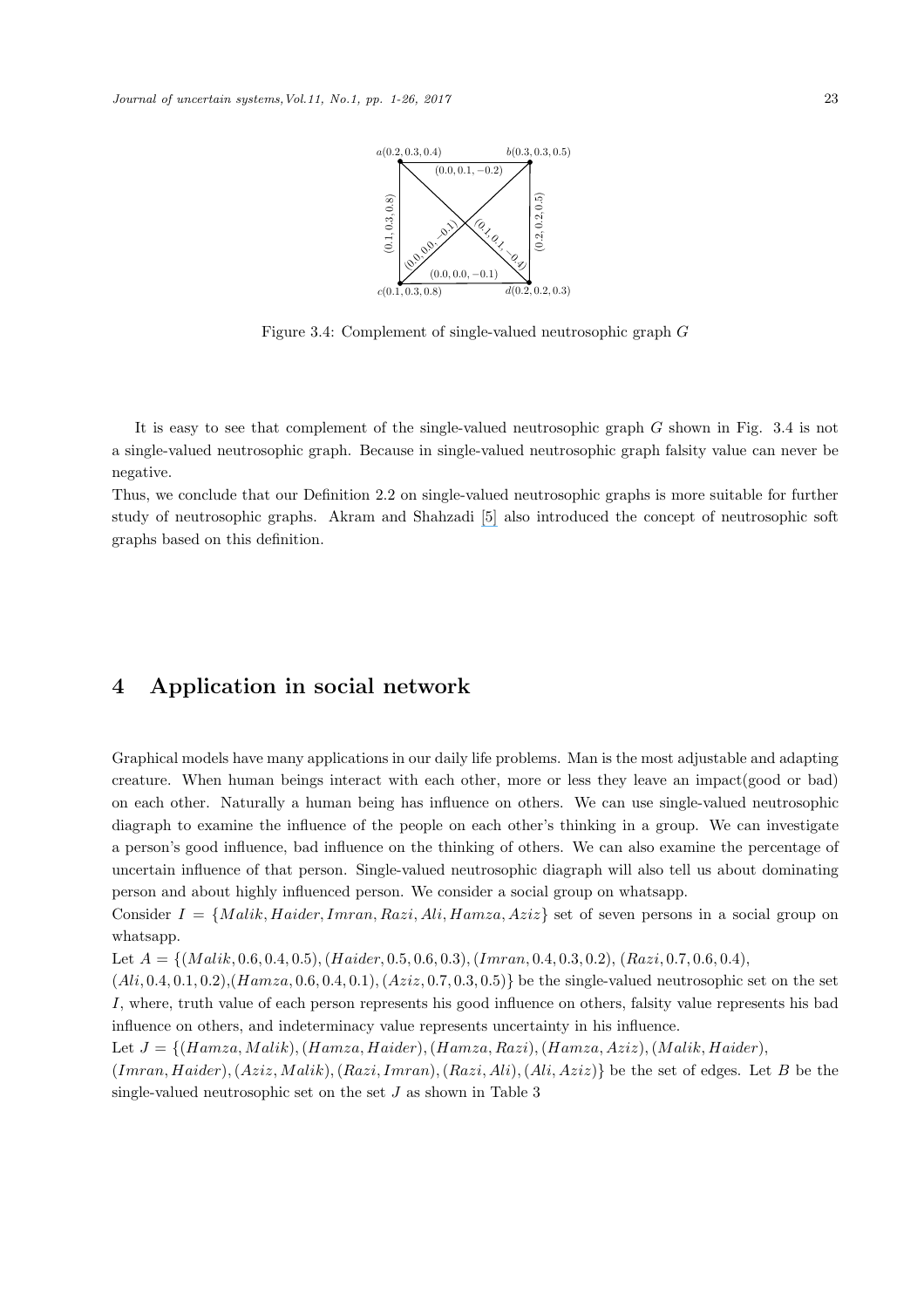| Edge            | Т       | T       | F       |
|-----------------|---------|---------|---------|
| (Hamza, Malik)  | 0.6     | 0.4     | 0.4     |
| (Hamza, Haider) | 0.5     | 0.3     | 0.3     |
| (Hamza, Razi)   | 0.3     | 0.3     | 0.4     |
| (Hamza, Aziz)   | 0.3     | 0.3     | 0.4     |
| (Malik, Haider) | 0.5     | 0.4     | $0.5\,$ |
| (Imran, Haider) | 0.4     | 0.3     | 0.3     |
| (Aziz, Malik)   | 0.5     | $0.2\,$ | $0.5\,$ |
| (Razi, Imran)   | 0.3     | 0.3     | 0.4     |
| (Razi, Ali)     | 0.4     | 0.1     | 0.4     |
| (Ali, Aziz)     | $0.3\,$ | $0.1\,$ | $0.5\,$ |

Table 3: Single-valued neutrosophic set B of edges

The truth, indeterminacy and falsity values of each edge are calculated using:

$$
T_B(xy) \le T_A(x) \wedge T_A(y), I_B(xy) \le I_A(x) \wedge I_A(y), F_B(xy) \le F_A(x) \vee F_A(y).
$$

The single-valued neutrosophic diagraph  $G = (A, B)$  is shown in Fig. 4.1



Figure 4.1: Single-valued neutrosophic diagraph

This single-valued neutrosophic diagraph shows that Hamza has influence on Malik, Haider, Razi and Aziz. We can see that Hamza's good influence on Haider is 50%, on Malik is 60%, on Razi is 30%, and on Aziz is 30%. His bad influence on Haider, Malik, Razi and Aziz is 30%, 40%, 40%, and 40%, respectively. Similarly his uncertain influence on Haider, Malik, Razi and Aziz is  $30\%, 40\%, 30\%,$  and  $30\%,$  respectively. We can investigate that out-degree of vertex Hamza is highest, that is, four. This shows that Hamza is dominating person in this social group. On the other hand, Haider has highest in-degree, that is, three. It tells us that Haider is highly influenced by others in this social group.

We now explain general procedure of this applications through following algorithm.

**Step 1.** Input the set of vertices  $I = \{I_1, I_2, \ldots, I_n\}$  and a single-valued neutrosophic set A which is defined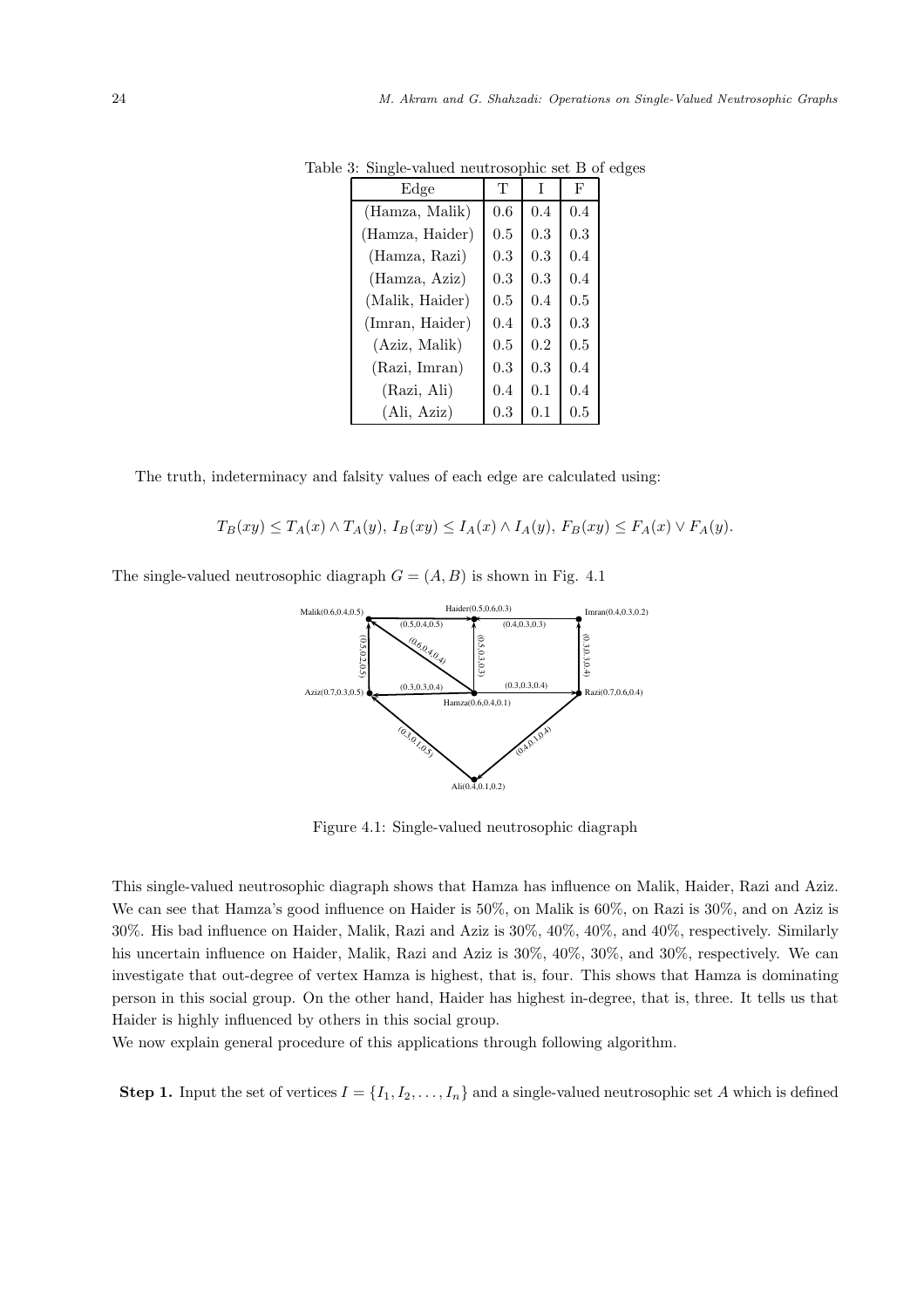on set I.

- **Step 2.** Input the set of edges  $J = \{J_1, J_2, \ldots, J_n\}.$
- Step 3. Compute the truth-membership degree, indeterminacy degree and falsity-membership degree of each edge using:  $T_B(xy) \leq T_A(x) \wedge T_A(y)$ ,  $I_B(xy) \leq I_A(x) \wedge I_A(y)$ ,  $F_B(xy) \leq F_A(x) \vee F_A(y)$ .

Step 4. Compute the single-valued neutrosophic set B of edges.

**Step 5.** Obtain a single-valued neutrosophic diagraph  $G = (A, B)$ .

### 5 Conclusion

Graph theory is an extremely useful tool in studying and modeling several applications in different areas. A single-valued neutrosophic graph is a generalization of intuitionistic fuzzy graph that is very useful to solve real life problems. In this research article, we have presented certain characterization of single-valued neutrosophic graphs by level graphs. We have aim to extend our work to (1) single-valued neutrosophic soft graphs, (2) single-valued neutrosophic rough fuzzy graphs, (3) single-valued neutrosophic rough fuzzy soft graphs, and (4) single-valued neutrosophic fuzzy soft graphs.

#### Acknowledgments

The authors are thankful to Prof. Shum, Dr. Broumi and the referees for their valuable comments and suggestions for improving the quality of our paper.

#### References

- [1] Akram, M., Bipolar fuzzy graphs, *Information Sceinces*, vol.181, no.24, pp. 5548 − 5564, 2011.
- [2] [Akram, M., and S. Nawaz, Operations on soft graphs,](https://www.researchgate.net/publication/286903464_Operations_on_Soft_Graphs?el=1_x_8&enrichId=rgreq-c15ba1f73910ed1953694f8b6745d424-XXX&enrichSource=Y292ZXJQYWdlOzMxMTQyNjYzNDtBUzo0Mzg0MzE1MDg2MzU2NTBAMTQ4MTU0MTYyNTg2NQ==) *Fuzzy Information and Engineering*, vol. 7, pp. [423–449, 2015.](https://www.researchgate.net/publication/286903464_Operations_on_Soft_Graphs?el=1_x_8&enrichId=rgreq-c15ba1f73910ed1953694f8b6745d424-XXX&enrichSource=Y292ZXJQYWdlOzMxMTQyNjYzNDtBUzo0Mzg0MzE1MDg2MzU2NTBAMTQ4MTU0MTYyNTg2NQ==)
- [3] [Akram, M., and W.A. Dudek, Interval-valued fuzzy graphs,](https://www.researchgate.net/publication/220512890_Interval-valued_fuzzy_graphs?el=1_x_8&enrichId=rgreq-c15ba1f73910ed1953694f8b6745d424-XXX&enrichSource=Y292ZXJQYWdlOzMxMTQyNjYzNDtBUzo0Mzg0MzE1MDg2MzU2NTBAMTQ4MTU0MTYyNTg2NQ==) *Computers and Mathematics with Applications*[, vol. 61, pp. 289](https://www.researchgate.net/publication/220512890_Interval-valued_fuzzy_graphs?el=1_x_8&enrichId=rgreq-c15ba1f73910ed1953694f8b6745d424-XXX&enrichSource=Y292ZXJQYWdlOzMxMTQyNjYzNDtBUzo0Mzg0MzE1MDg2MzU2NTBAMTQ4MTU0MTYyNTg2NQ==) − 299, 2011.
- [4] [Akram, M., and G. Shahzadi, Certain characterization of](https://www.researchgate.net/publication/310124396_Certain_Characterization_of_m-Polar_Fuzzy_Graphs_by_Level_Graphs?el=1_x_8&enrichId=rgreq-c15ba1f73910ed1953694f8b6745d424-XXX&enrichSource=Y292ZXJQYWdlOzMxMTQyNjYzNDtBUzo0Mzg0MzE1MDg2MzU2NTBAMTQ4MTU0MTYyNTg2NQ==) m-polar fuzzy graphs by level graphs, *Punjab [University Journal of Mathematics](https://www.researchgate.net/publication/310124396_Certain_Characterization_of_m-Polar_Fuzzy_Graphs_by_Level_Graphs?el=1_x_8&enrichId=rgreq-c15ba1f73910ed1953694f8b6745d424-XXX&enrichSource=Y292ZXJQYWdlOzMxMTQyNjYzNDtBUzo0Mzg0MzE1MDg2MzU2NTBAMTQ4MTU0MTYyNTg2NQ==)*, vol.49, no.1, pp.  $1 - 12$ , 2007.
- [5] [Akram, M., and S. Shahzadi, Neutrosophic soft graphs with application,](https://www.researchgate.net/publication/305920288_Neutrosophic_soft_graphs_with_application?el=1_x_8&enrichId=rgreq-c15ba1f73910ed1953694f8b6745d424-XXX&enrichSource=Y292ZXJQYWdlOzMxMTQyNjYzNDtBUzo0Mzg0MzE1MDg2MzU2NTBAMTQ4MTU0MTYyNTg2NQ==) *. Journal of Intelligent and Fuzzy Sysytems*[, 1–18, DOI: 10.3233/JIFS-16090, 2016.](https://www.researchgate.net/publication/305920288_Neutrosophic_soft_graphs_with_application?el=1_x_8&enrichId=rgreq-c15ba1f73910ed1953694f8b6745d424-XXX&enrichSource=Y292ZXJQYWdlOzMxMTQyNjYzNDtBUzo0Mzg0MzE1MDg2MzU2NTBAMTQ4MTU0MTYyNTg2NQ==)
- [6] [Akram, M., and S. Shahzadi, Representation of graphs using intuitionistic neutrosophic soft sets,](https://www.researchgate.net/publication/310466355_Representation_of_Graphs_using_Intuitionistic_Neutrosophic_Soft_Sets?el=1_x_8&enrichId=rgreq-c15ba1f73910ed1953694f8b6745d424-XXX&enrichSource=Y292ZXJQYWdlOzMxMTQyNjYzNDtBUzo0Mzg0MzE1MDg2MzU2NTBAMTQ4MTU0MTYyNTg2NQ==) *Journal of Mathematical Analysis*[, vol.7, no.6, pp.1-23, 2016.](https://www.researchgate.net/publication/310466355_Representation_of_Graphs_using_Intuitionistic_Neutrosophic_Soft_Sets?el=1_x_8&enrichId=rgreq-c15ba1f73910ed1953694f8b6745d424-XXX&enrichSource=Y292ZXJQYWdlOzMxMTQyNjYzNDtBUzo0Mzg0MzE1MDg2MzU2NTBAMTQ4MTU0MTYyNTg2NQ==)
- [7] [Akram, M., Shahzadi, S., and A. Borumand Saeid, Single-valued neutrosophic hypergraphs,](https://www.researchgate.net/publication/311426634_Operations_on_single-valued_neutrosophic_graphs?el=1_x_8&enrichId=rgreq-c15ba1f73910ed1953694f8b6745d424-XXX&enrichSource=Y292ZXJQYWdlOzMxMTQyNjYzNDtBUzo0Mzg0MzE1MDg2MzU2NTBAMTQ4MTU0MTYyNTg2NQ==) *TWMS [Journal of Applied and Engineering Mathematics](https://www.researchgate.net/publication/311426634_Operations_on_single-valued_neutrosophic_graphs?el=1_x_8&enrichId=rgreq-c15ba1f73910ed1953694f8b6745d424-XXX&enrichSource=Y292ZXJQYWdlOzMxMTQyNjYzNDtBUzo0Mzg0MzE1MDg2MzU2NTBAMTQ4MTU0MTYyNTg2NQ==)*, 2016 (Inpress).